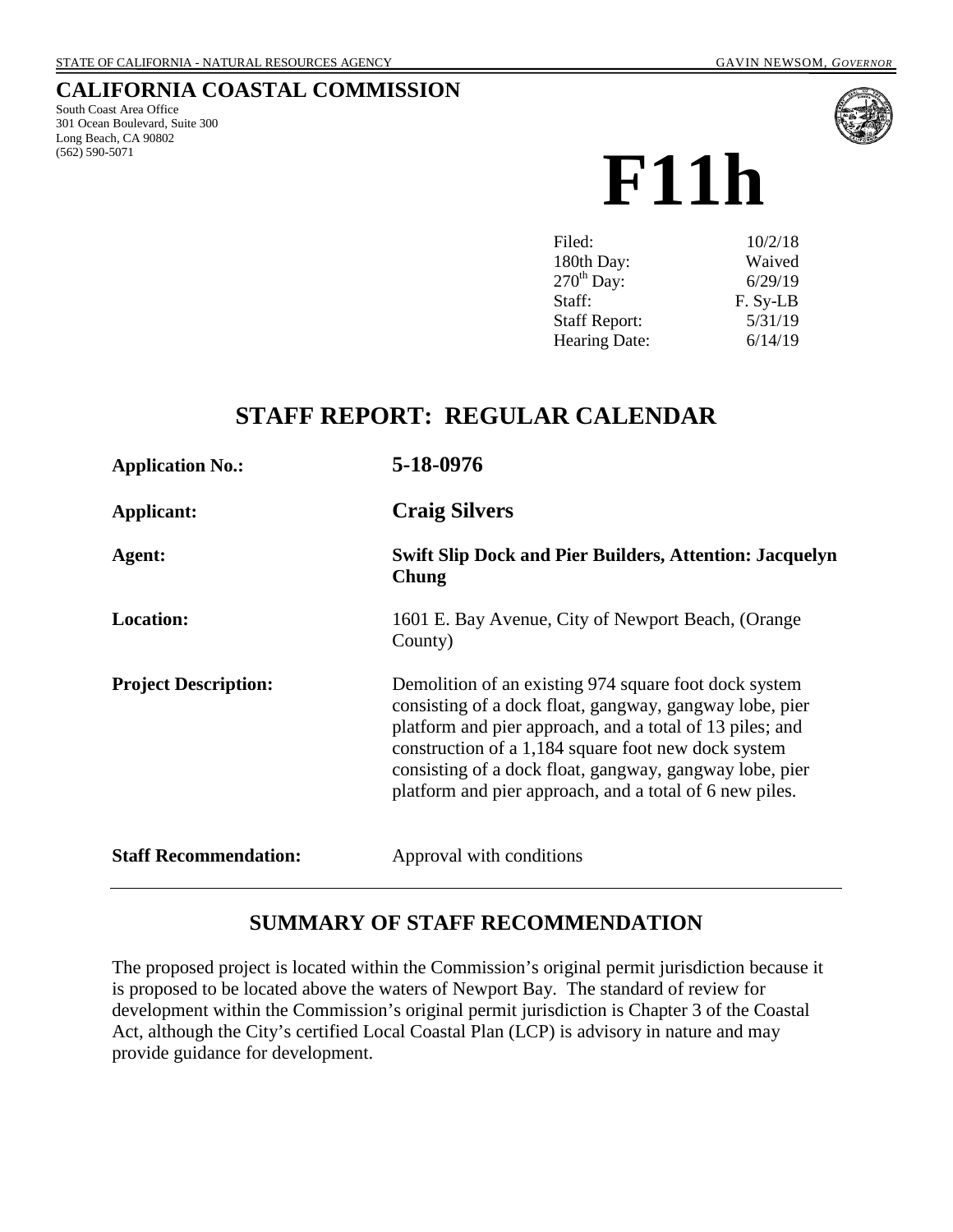The proposed project was previously agendized for the March 2019 Commission Hearing in Los Angeles and the staff report was published, but at the request of the applicant the project was postponed and the project did not go before the Commission.

Commission staff is recommending **APPROVAL** of the coastal development permit application with special conditions. The major issues raised by this proposed development concern consistency with the marine resources, water quality, public access, and recreation policies of the Coastal Act.

The subject site is a bayfront lot in the city of Newport Beach and the proposed project includes the demolition of an existing 974 square foot dock system consisting of a dock float, gangway, gangway lobe, pier platform and pier approach and a total of 13 piles; and construction of a 1,184 square foot new dock system consisting of a dock float, gangway, gangway lobe, pier platform and pier approach and a total of 6 new piles. The project would result in an increase of 210 square feet of over water coverage  $(1,184 \text{ square feet} - 974 \text{ square feet} = 210 \text{ square feet})$ and a net decrease of 9.52 square feet of fill by removing the existing piles (1.36 square feet x 13 piles  $= 17.68$  square feet  $- 1.36$  square feet x 6 piles  $= 9.52$  square feet); the 13 piles removed would be replaced with only 6 new piles. Eelgrass (*Zostera marina*), a sensitive marine species found in soft bottom habitat, was discovered at the project site, and the proposed project will result in shading impacts to approximately 50 square feet of eelgrass located underneath the proposed headwalk and gangway.

As proposed, the project raises issues under Sections 30230 and 30231 of the Coastal Act, as the proposed dock will have cumulative impacts to biological productivity of coastal waters resulting from increased water coverage and shading impacts to eelgrass, increased shading of soft bottom habitat, habitat displacement, and decreases in foraging habitat for sight foraging marine birds. In addition, the project will result in fill of coastal waters, and must comply with Section 30233 of the Coastal Act.

Commission staff has determined that the dock could be designed in a manner to reduce adverse impacts to marine resources while still maintaining a usable dock and enabling recreational boating. Accordingly, to minimize adverse impacts to biological resources and to ensure that there will not be negative cumulative impacts to the Newport Bay ecosystem, the proposed dock system must be the minimum necessary and avoid impacts to the marine habitat. Therefore, the Commission imposes **Special Condition No. 1,** which requires the applicant to submit revised project plans to minimize the eastern finger width from 8-feet to 5-feet for the 60-foot long berth (finger) and minimize the width of the headwalk from 7-feet to 6-feet, consistent with the minimum standards of the City's Harbor Design Criteria Guidelines and Standards. **Special Condition No. 1** also requires revised project plans to avoid any impacts to eelgrass, and **Special Condition No. 2** requires the applicant to prepare a new eelgrass survey prior to beginning construction, as the submitted survey is from August 3, 2018. **Special Condition No. 3** requires the applicant, prior to commencement of development, to survey the project area for the presence of *Caulerpa Taxilfolia*, an invasive, non-native aquatic species that can be further dispersed in coastal waters as a result of construction activities.

During construction and post construction, the proposed project has potential for adverse impacts to water quality and marine resources. Therefore, as a result, several standard special conditions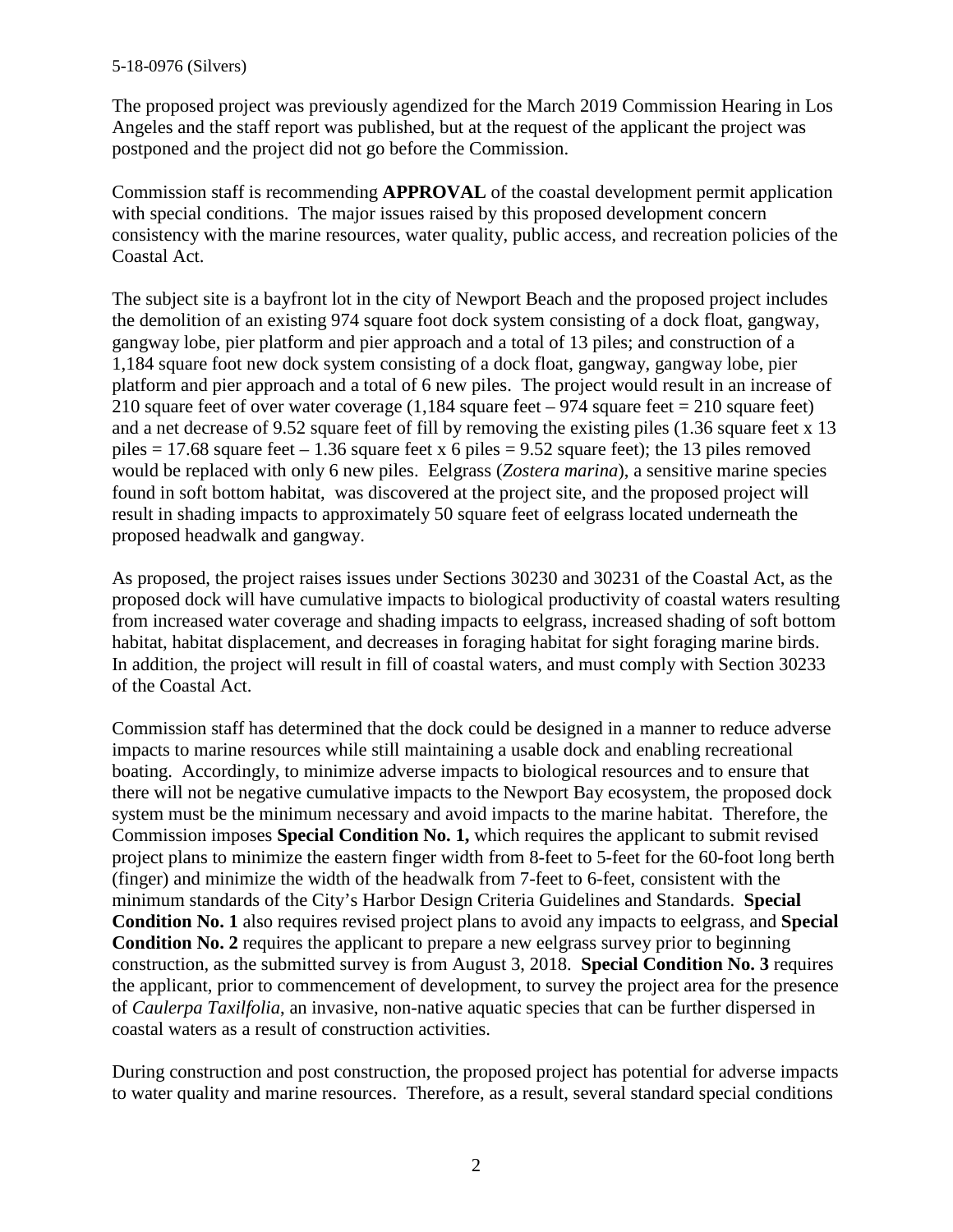have been imposed in order to minimize any impacts that the proposed project may have on water quality and marine resources: **Special Condition No. 4** states requirements for the applicant regarding construction responsibilities and debris removal; and **Special Condition No. 5** requires the applicant to implement construction Best Management Practices (BMPs) to protect water quality.

In order to preserve and maintain access to the public tidelands, **Special Condition No. 6** is imposed stating that the approval of a coastal development permit for the project does not waive any public rights or interest that exist or may exist on the property.

As conditioned, the proposed project will conform with Coastal Act Sections 30230, 30231, 30232, 30233, 30250, 30210, 30211, and 30212, 30220 and 30221 of the Coastal Act.

The motion to approve the coastal development permit application is on **Page Five**. The special conditions begin on Page Six.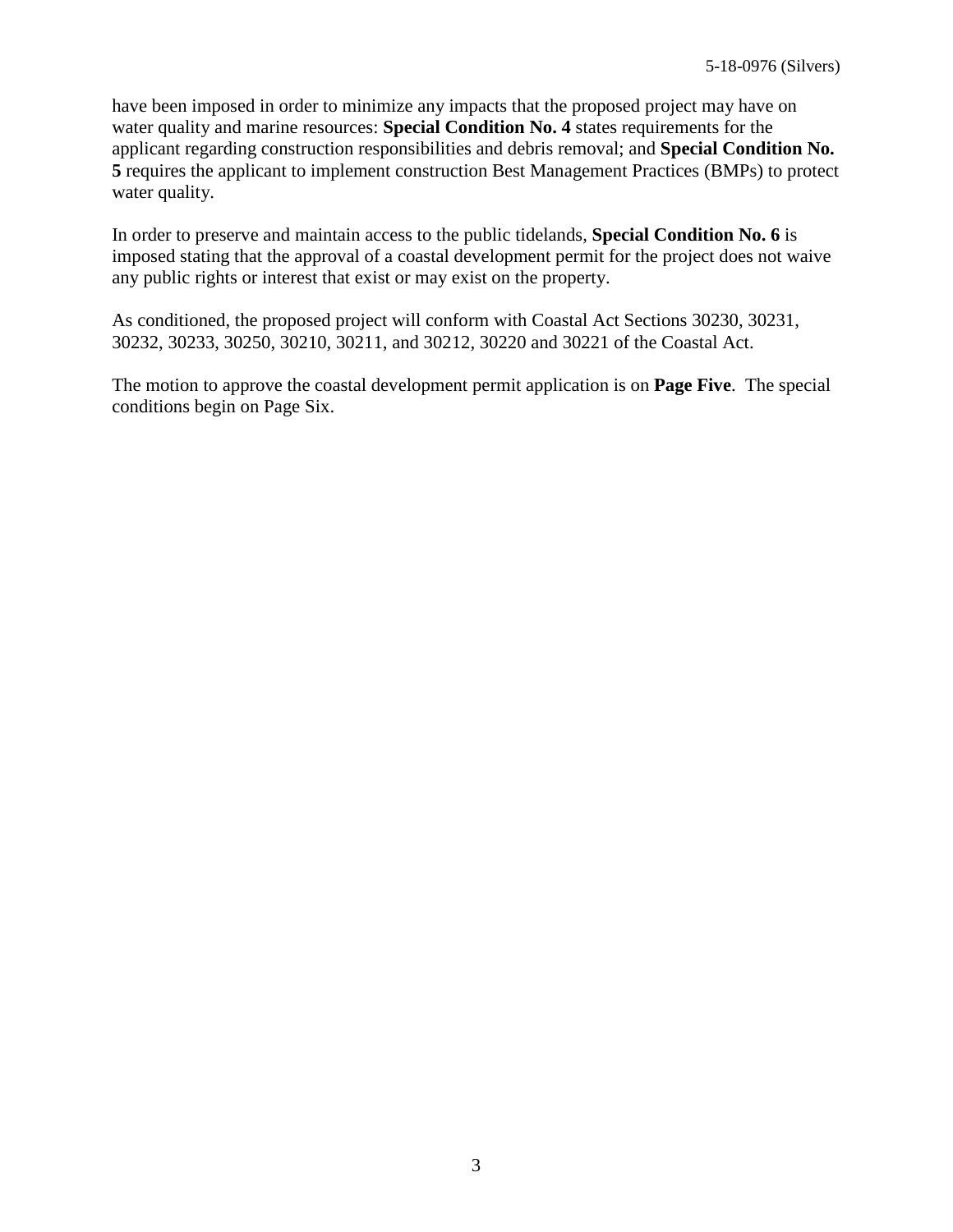# **TABLE OF CONTENTS**

### **APPENDICES**

Appendix A – [Substantive File Documents](#page-22-0)

#### **EXHIBITS**

[Exhibit No. 1 –](https://documents.coastal.ca.gov/reports/2019/6/F11h/F11h-6-2019-exhibits.pdf) Location Map [Exhibit No. 2](https://documents.coastal.ca.gov/reports/2019/6/F11h/F11h-6-2019-exhibits.pdf) – Site Plan Exhibit No. 3 – [Page 7 of the City of Newport Beach Harbor Design Criteria Guidelines and](https://documents.coastal.ca.gov/reports/2019/6/F11h/F11h-6-2019-exhibits.pdf)  **[Standards](https://documents.coastal.ca.gov/reports/2019/6/F11h/F11h-6-2019-exhibits.pdf)** Exhibit No. 4 – [Changes to the project to be consistent with the City of Newport Beach Harbor](https://documents.coastal.ca.gov/reports/2019/6/F11h/F11h-6-2019-exhibits.pdf)  [Design Criteria Guidelines and Standards](https://documents.coastal.ca.gov/reports/2019/6/F11h/F11h-6-2019-exhibits.pdf) Exhibit No. 5 – [Site Plan indicating Eelgrass Impacts](https://documents.coastal.ca.gov/reports/2019/6/F11h/F11h-6-2019-exhibits.pdf) Exhibit No. 6 – [Email from City of Newport Beach to Swift Slip Pier & Dock Builders, Inc.](https://documents.coastal.ca.gov/reports/2019/6/F11h/F11h-6-2019-exhibits.pdf)  [dated March 11, 2019](https://documents.coastal.ca.gov/reports/2019/6/F11h/F11h-6-2019-exhibits.pdf) Exhibit No. 7 – Letter from PMA Consulting, Inc. to Swift Slip Dock & Pier Builders, Inc. dated February 13, 2019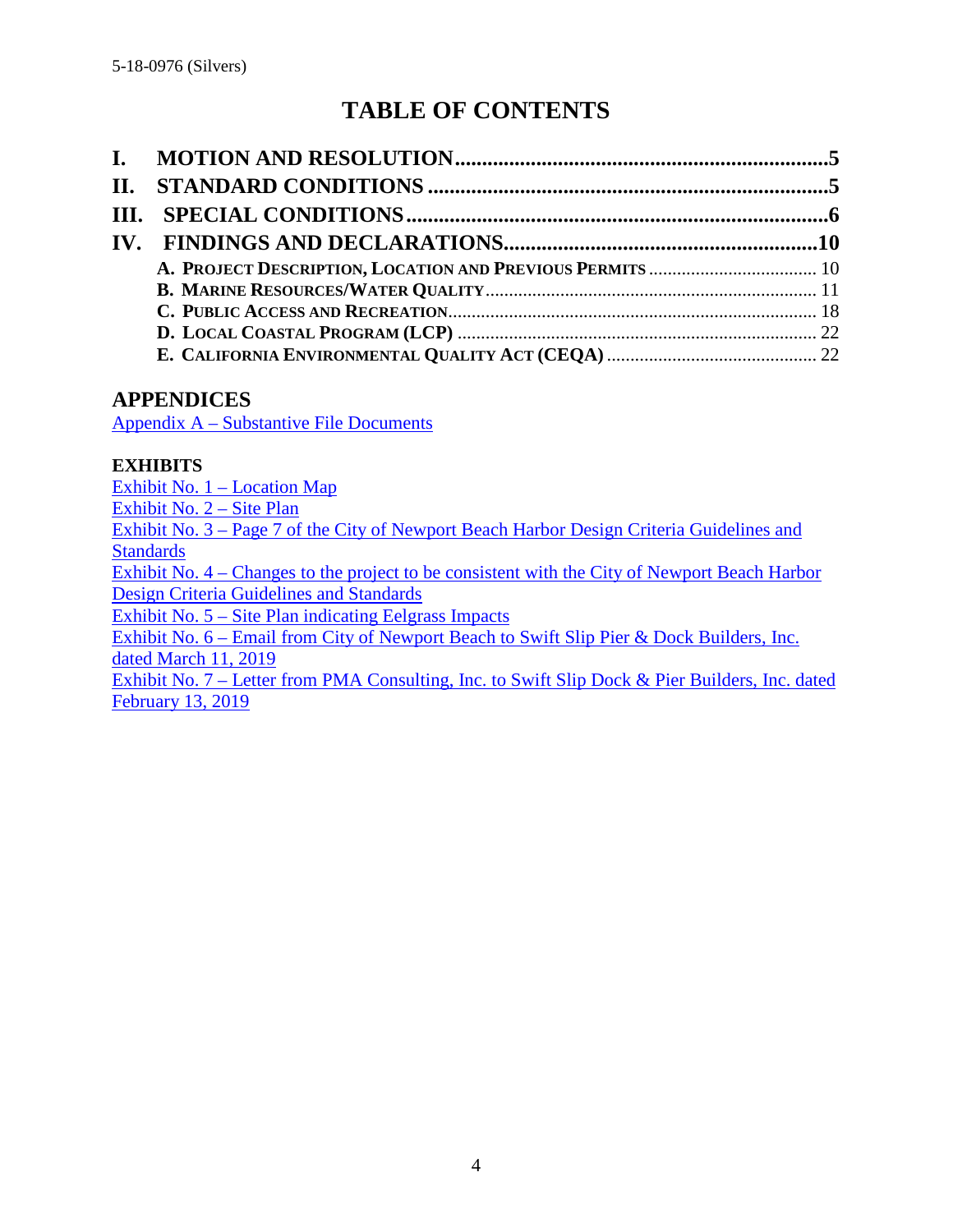## <span id="page-4-0"></span>**I. MOTION AND RESOLUTION**

#### **Motion:**

*I move that the Commission approve Coastal Development Permit No. 5-18-0976 pursuant to the staff recommendation.*

Staff recommends a **YES** vote. Failure of the motion will result in denial of the permit and adoption of the following resolution and findings. The motion passes only by affirmative vote of a majority of the Commissioners present.

#### **Resolution**:

*The Commission hereby approves a coastal development permit for the proposed development and adopts the findings set forth below on grounds that the development as conditioned will be in conformity with the policies of Chapter 3 of the Coastal Act. Approval of the permit complies with the California Environmental Quality Act because either 1) feasible mitigation measures and/or alternatives have been incorporated to substantially lessen any significant adverse effects of the development on the environment, or 2) there are no further feasible mitigation measures or alternatives that will substantially lessen any significant adverse impacts of the development on the environment.*

## <span id="page-4-1"></span>**II. STANDARD CONDITIONS**

This permit is granted subject to the following standard conditions:

- 1. **Notice of Receipt and Acknowledgment**. The permit is not valid and development shall not commence until a copy of the permit, signed by the permittees or authorized agent, acknowledging receipt of the permit and acceptance of the terms and conditions, is returned to the Commission office.
- 2. **Expiration**. If development has not commenced, the permit will expire two years from the date on which the Commission voted on the application. Development shall be pursued in a diligent manner and completed in a reasonable period of time. Application for extension of the permit must be made prior to the expiration date.
- 3. **Interpretation**. Any questions of intent or interpretation of any condition will be resolved by the Executive Director or the Commission.
- 4. **Assignment**. The permit may be assigned to any qualified person, provided assignee files with the Commission an affidavit accepting all terms and conditions of the permit.
- 5. **Terms and Conditions Run with the Land**. These terms and conditions shall be perpetual, and it is the intention of the Commission and the permittees to bind all future owners and possessors of the subject property to the terms and conditions.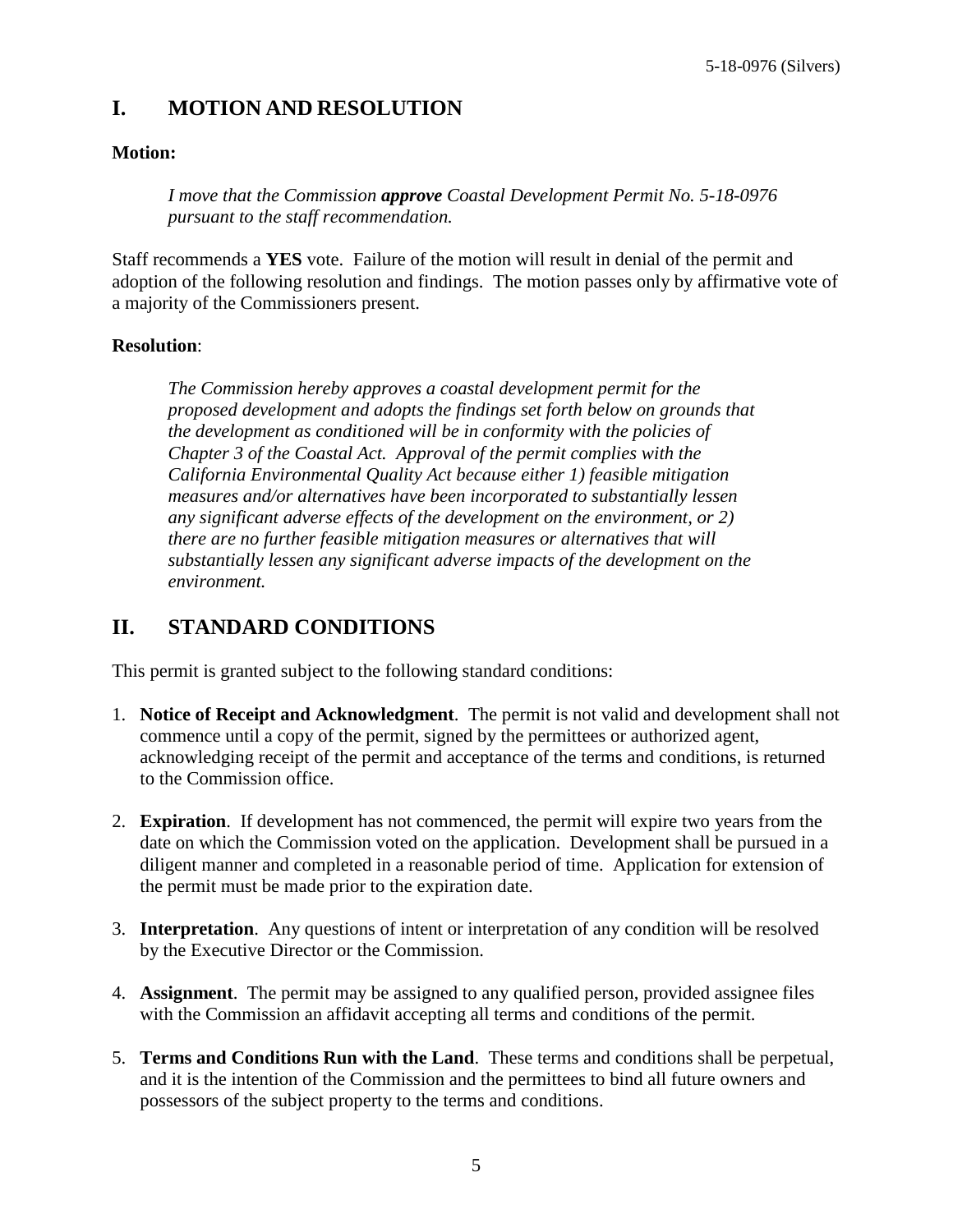## <span id="page-5-0"></span>**III. SPECIAL CONDITIONS**

This permit is granted subject to the following special conditions:

- **1. Revised Project Plans.** PRIOR TO ISSUANCE OF THE COASTAL DEVELOPMENT PERMIT, the applicant shall submit, for the review and written approval of the Executive Director, two (2) sets of revised project plans. The length of the dock float fingers and the number of new piles shall be in substantial conformance with the plans submitted on October 2, 2018. The revised project plans shall reflect the following changes:
	- **A.** The eastern dock float finger width shall be reduced to the minimum finger width (from 8-feet to 5-feet) for the 60-foot long berth (finger), consistent with the City of Newport Beach Harbor Design Criteria Guidelines and Standards.
	- **B.** The headwalk shall also be reduced to the minimum width (from 7-feet to 6 feet) consistent with the City of Newport Beach Harbor Design Criteria Guidelines and Standards.
	- **C.** Installation of the six (6) new piles shall be in areas that avoid all impacts to Eelgrass and installation of the gangway shall avoid over water shading impacts to Eelgrass.
	- **D.** The final revised plans shall be designed to avoid all direct and indirect impacts to Eelgrass, and the plans shall be overlaid upon the known locations of Eelgrass patches in order to demonstrate that the new dock system will have no impacts to the habitat.
	- **E.** The revised plans submitted to the Executive Director shall bear evidence of Approval-in-Concept of the revised design from the City of Newport Beach Harbor Resources Division.

The permittee shall undertake development in accordance with the approved final plans. Any proposed changes to the approved final plans shall be reported to the Executive Director. No changes to the approved final plans shall occur without a Commission amendment to this Coastal Development Permit unless the Executive Director determines that no amendment is legally required.

**2. Pre-Construction Eelgrass Survey**. A valid pre-construction eelgrass survey (whether for *Zostera marina* or *Z. pacifica*) shall be completed for the project site and a 10m buffer area by the Permittees during the period of active eelgrass growth (this period varies in different regions; consult the current California Eelgrass Mitigation Protocol? (CEMP) for the relevant season in the project area). The pre-construction survey shall be completed no more than 60 days prior to the beginning of construction and shall be valid until the next period of active growth. If any portion of the project is subsequently proposed to occur in a previously unsurveyed area, a new survey is required during the active growth period for eelgrass in that region and no more than 60 days prior to commencement of work in that area. The eelgrass survey and mapping shall be prepared in full compliance with the CEMP, and in consultation with the National Marine Fisheries Service (NMFS) and California Department of Fish and Wildlife (CDFW). If side-scan sonar methods will be used, evidence of a permit issued by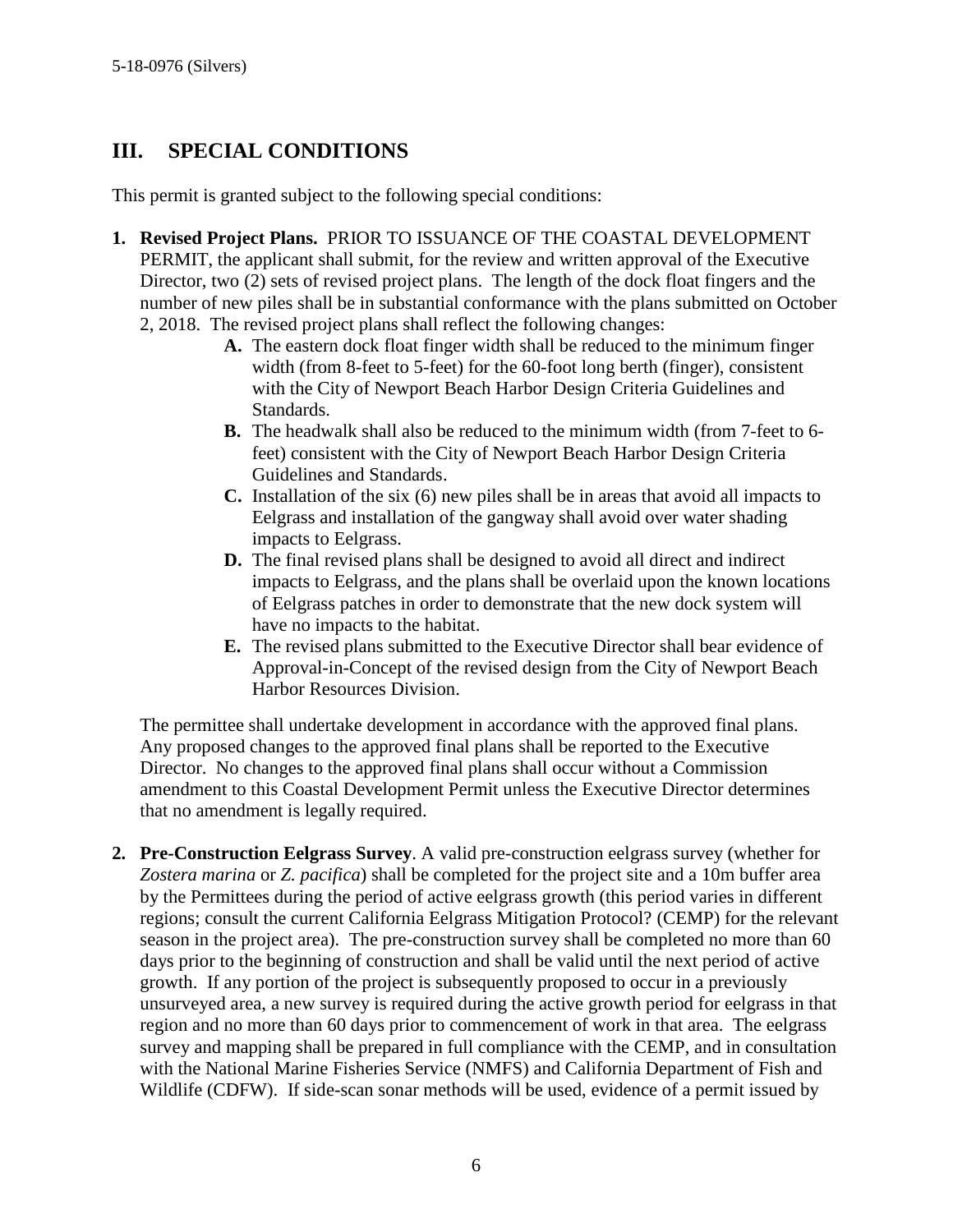the California State Lands Commission (CSLC) for such activities shall also be provided prior to the commencement of survey work. The applicant shall submit the pre-construction eelgrass surveys for review and approval by the Executive Director within five (5) business days of completion of each eelgrass survey and in any event, no later than fifteen (15) business days prior to commencement of any development. If eelgrass surveys identify any eelgrass within the project area, which may be potentially impacted by the proposed project, the Permittees are required to complete post-project eelgrass surveys consistent with the section below.

**Post-Construction Eelgrass Survey**. If any eelgrass is identified in the project site or the 10m buffer area by surveys required in subsection B of this condition (above), within 30 days of completion of construction, or within the first 30 days of the next active growth period following completion of construction that occurs outside of the active growth period, the applicant shall survey the project site and the 10m buffer area to determine if any eelgrass was adversely impacted. The survey shall be prepared in full compliance with the CEMP adopted by the NMFS (except as modified by this special condition), and in consultation with the CDFW. If side-scan sonar methods are to be used, evidence of a valid permit from CSLC must also be provided prior to the commencement of each survey period. The applicant shall submit the post-construction eelgrass survey for the review and approval of the Executive Director within thirty (30) days after completion of the survey. If any eelgrass has been adversely impacted, the applicant shall replace the impacted eelgrass at a minimum final 1.2:1 (mitigation:impact) ratio on-site, or at another location, in accordance with the CEMP. Any exceptions to the required 1.38:1 minimum final mitigation ratio found within the CEMP shall not apply. Based on past performance of eelgrass mitigation efforts, in order to achieve this minimum, the appropriate regional initial planting ratio provided in the CEMP should be used. Implementation of mitigation to ensure success in achieving the minimum final mitigation ratio (1.38:1) shall require an amendment to this permit or a new coastal development permit unless the Executive Director provides a written determination that no amendment or new permit is required.

**3. Pre-Construction** *Caulerpa Taxifolia* **Survey.** By acceptance of this permit, the applicant agrees to: not earlier than 90 days nor later than 30 days prior to commencement or re-commencement of any development authorized under this Coastal Development Permit (the "*project*"), the applicant shall undertake a survey of the project area and a buffer area at least 10 meters beyond the project area to determine the presence of the invasive alga *Caulerpa Taxifolia*. The survey shall include a visual examination of the substrate. If any portion of the project commences in a previously undisturbed area after the last valid *Caulerpa Taxifolia* survey expires, a new survey is required prior to commencement of work in that area.

The survey protocol shall be prepared in consultation with the Regional Water Quality Control Board, the California Department of Fish and Game, and the National Marine Fisheries Service. Within five (5) business days of completion of the survey, the applicant shall submit the survey:

(1) for the review and approval by the Executive Director; and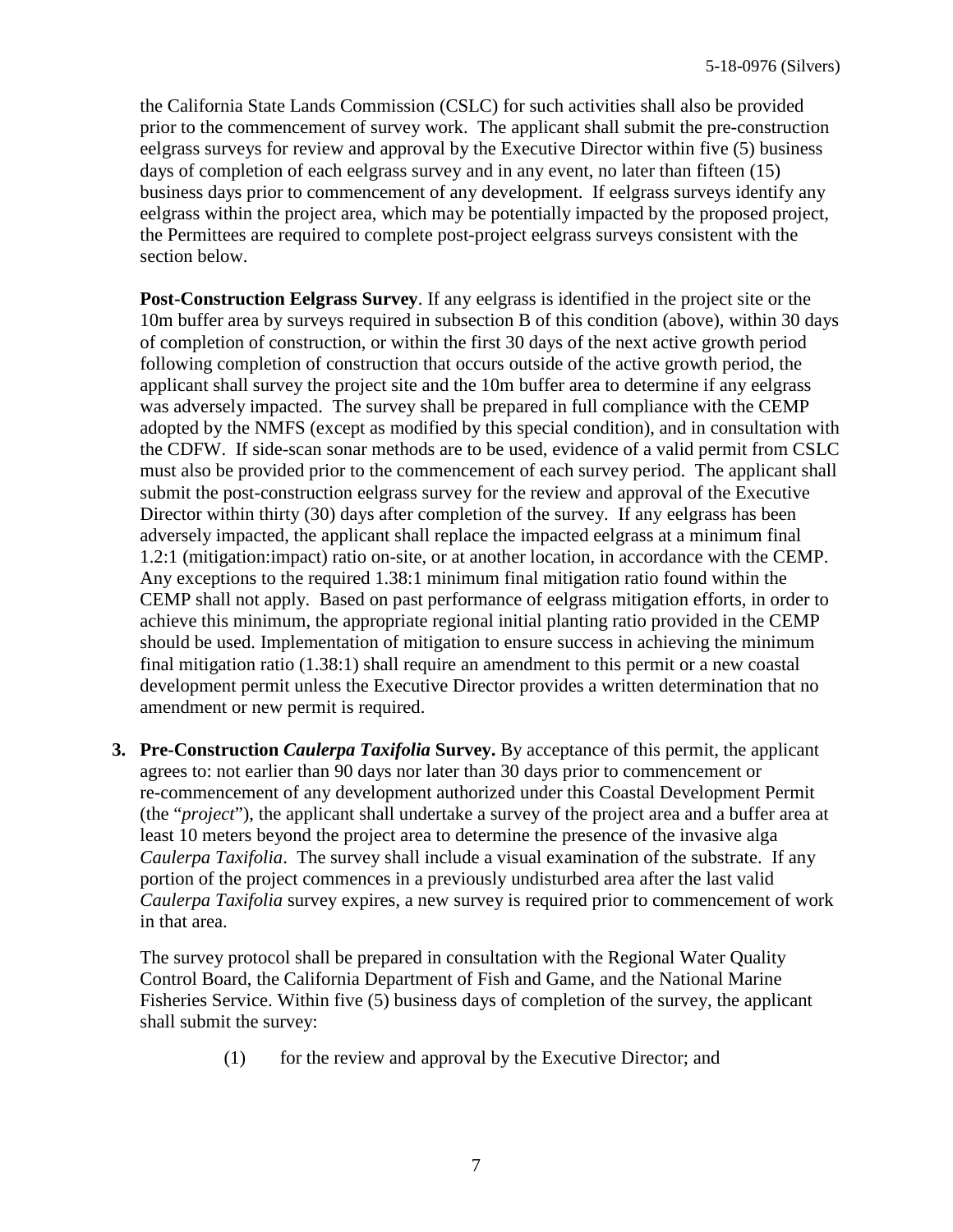(2) to the Surveillance Subcommittee of the Southern California Caulerpa Action Team (SCCAT). The SCCAT Surveillance Subcommittee may be contacted through William Paznokas, California Department of Fish & Game (858/467-4218) or Robert Hoffman, National Marine Fisheries Service (562/980-4043), or their successors.

If *Caulerpa Taxifolia* is found within the project or buffer areas, the applicant shall not proceed with the project until 1) the applicant provides evidence to the Executive Director that all *Caulerpa Taxifolia* discovered within the project and buffer area has been eliminated in a manner that complies with all applicable governmental approval requirements, including but not limited to those of the California Coastal Act, or 2) the applicant has revised the project to avoid any contact with *Caulerpa Taxifolia*. No revisions to the project shall occur without a Coastal Commission approved amendment to this Coastal Development Permit unless the Executive Director determines that no amendment is legally required.

- **4. Construction Responsibilities and Debris Removal.** By acceptance of this permit, the applicant agrees to comply with the following construction related requirements:
	- **A.** No demolition or construction materials, equipment, debris, or waste shall be placed or stored where it may enter sensitive habitat, receiving waters or a storm drain, or be subject to wave, wind, rain or tidal erosion and dispersion.
	- **B.** Any and all debris resulting from demolition or construction activities, and any remaining construction material, shall be removed from the project site within 24 hours of completion of the project.
	- **C.** Demolition or construction debris and sediment shall be removed from work areas each day that demolition or construction occurs to prevent the accumulation of sediment and other debris that may be discharged into coastal waters.
	- **D.** Machinery or construction materials not essential for project improvements will not be allowed at any time in the intertidal zone.
	- **E.** If turbid conditions are generated during construction a silt curtain will be utilized to control turbidity.
	- **F.** Floating booms will be used to contain debris discharged into coastal waters and any debris discharged will be removed as soon as possible but no later than the end of each day.
	- **G.** Non buoyant debris discharged into coastal waters will be recovered by divers as soon as possible after loss.
	- **H.** All trash and debris shall be disposed in the proper trash and recycling receptacles at the end of every construction day.
	- **I.** The applicant shall provide adequate disposal facilities for solid waste, including excess concrete, produced during demolition or construction.
	- **J.** Debris shall be disposed of at a legal disposal site or recycled at a recycling facility. If the disposal site is located in the coastal zone, a Coastal Development Permit or an amendment to this permit shall be required before disposal can take place unless the Executive Director determines that no amendment or new permit is legally required.
	- **K.** All stock piles and construction materials shall be covered, enclosed on all sides, shall be located as far away as possible from drain inlets and any waterway, and shall not be stored in contact with the soil.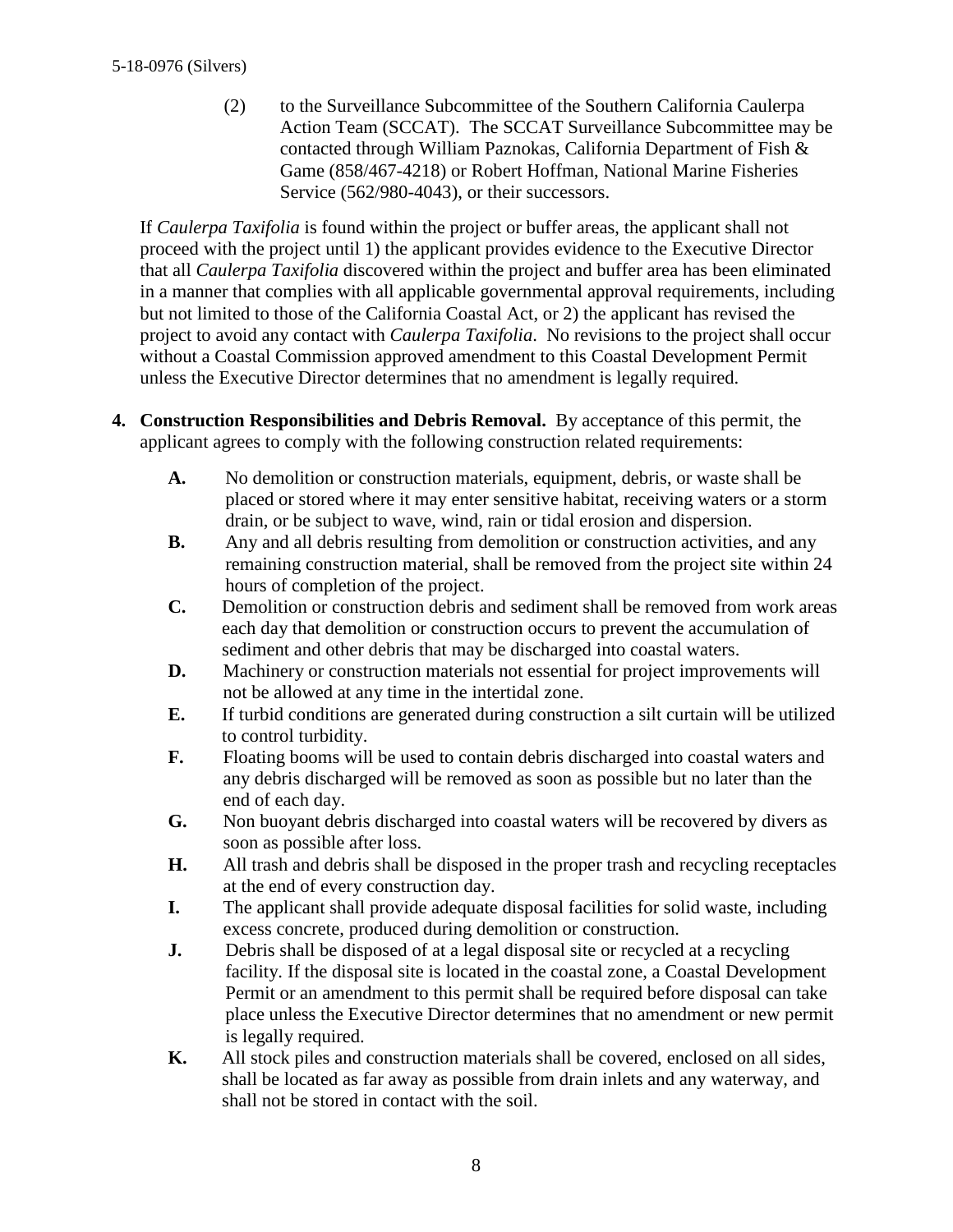- **L.** Machinery and equipment shall be maintained and washed in confined areas specifically designed to control runoff. Thinners or solvents shall not be discharged into sanitary or storm sewer systems.
- **M.** The discharge of any hazardous materials into any receiving waters shall be prohibited.
- **N.** Spill prevention and control measures shall be implemented to ensure the proper handling and storage of petroleum products and other construction materials. Measures shall include a designated fueling and vehicle maintenance area with appropriate berms and protection to prevent any spillage of gasoline or related petroleum products or contact with runoff. The area shall be located as far away from the receiving waters and storm drain inlets as possible.
- **O.** Best Management Practices (BMPs) and Good Housekeeping Practices (GHPs) designed to prevent spillage and/or runoff of demolition or construction-related materials, and to contain sediment or contaminants associated with demolition or construction activity, shall be implemented prior to the on-set of such activity.
- **P.** All BMPs shall be maintained in a functional condition throughout the duration of construction activity.
- **5. Best Management Practices (BMPs) Program.** By acceptance of this permit the applicant agrees that the long-term water-borne berthing of boat(s) in the approved dock or boat slip will be managed in a manner that protects water quality pursuant to the implementation of the following BMPs.
	- **A.** Boat Cleaning and Maintenance Measures:
		- 1. In-water top-side and bottom-side boat cleaning shall minimize the discharge of soaps, paints, and debris;
		- 2. In-the-water hull scraping or any process that occurs under water that results in the removal of paint from boat hulls shall be prohibited. Only detergents and cleaning components that are designated by the manufacturer as phosphate-free and biodegradable shall be used, and the amounts used minimized; and
		- 3. The applicant shall minimize the use of detergents and boat cleaning and maintenance products containing ammonia, sodium hypochlorite, chlorinated solvents, petroleum distillates or lye.
	- **B.** Solid and Liquid Waste Management Measures:
		- 1. All trash, recyclables, and hazardous wastes or potential water contaminants, including old gasoline or gasoline with water, absorbent materials, oily rags, lead acid batteries, anti-freeze, waste diesel, kerosene and mineral spirits shall not at any time be disposed of in the water or gutter but, rather be disposed of in a manner consistent with state and federal regulations.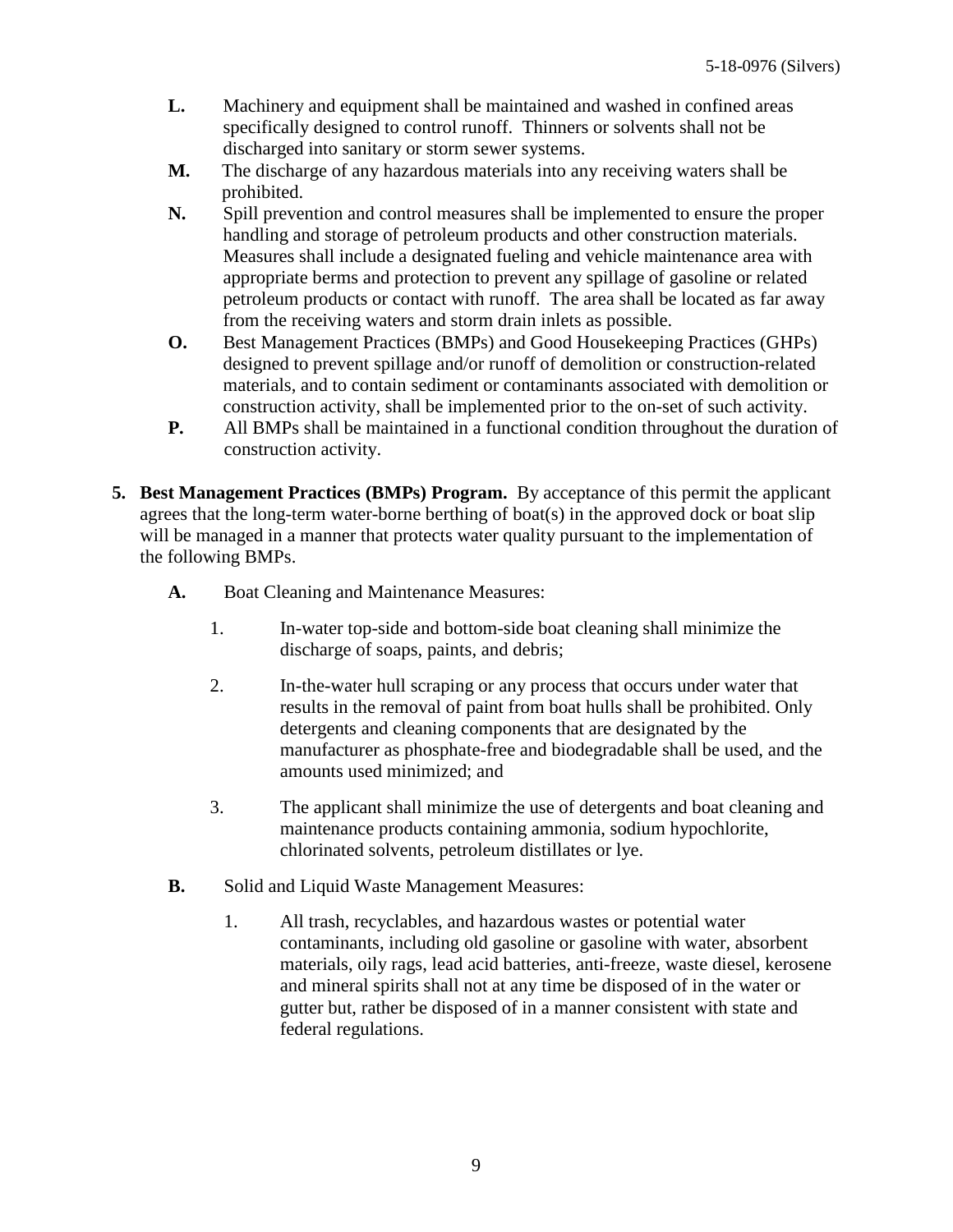- **C.** Petroleum Control Management Measures:
	- 1. Boaters shall practice preventive engine maintenance and shall use oil absorbents in the bilge and under the engine to prevent oil and fuel discharges. Oil absorbent materials shall be examined at least once a year and replaced as necessary. Used oil absorbents are hazardous waste in California. Used oil absorbents shall therefore be disposed in accordance with hazardous waste disposal regulations. The boaters shall regularly inspect and maintain engines, seals, gaskets, lines and hoses in order to prevent oil and fuel spills. The use of soaps that can be discharged by bilge pumps is prohibited;
	- 2. If the bilge needs more extensive cleaning (e.g., due to spills of engine fuels, lubricants or other liquid materials), the boaters will use a bilge pump-out facility or steam cleaning services that recover and properly dispose or recycle all contaminated liquids; and
	- 3. Bilge cleaners which contain detergents or emulsifiers may not be used for bilge cleaning since they may be discharged to surface waters by the bilge pumps.
- **6. Public Rights.** The Coastal Commission's approval of this permit shall not constitute a waiver of any public rights that exist or may exist on the property. The permittee shall not use this permit as evidence of a waiver of any public rights that may exist on the property.

## <span id="page-9-0"></span>**IV. FINDINGS AND DECLARATIONS**

## <span id="page-9-1"></span>**A. PROJECT DESCRIPTION, LOCATION AND PREVIOUS PERMITS**

The proposed project is the demolition of an existing 974 square foot dock system consisting of a dock float, gangway, gangway lobe, pier platform and pier approach, and a total of 13 piles (three 14-inch square concrete marina guide piles, eight 14-inch square concrete anchor piles and two 14-inch square concrete "T" piles); and construction of a 1,184 square foot new dock system consisting of a dock float, gangway, gangway lobe, pier platform and pier approach, and a total of new 6 piles (three 14-inch concrete marina guide piles and three 14-inch square concrete "T" piles) (**[Exhibit No. 2](https://documents.coastal.ca.gov/reports/2019/6/F11h/F11h-6-2019-exhibits.pdf)**). The applicant states that the proposed design is needed in order to accommodate the owner's three vessels to be berthed at this location: an 80-foot long sportfishing boat; a 40-foot long sailing vessel; and an electric duffy bay cruiser. The project would result in an increase of 210 square feet of water coverage (1,184 square feet – 974 square feet = 210 square feet) and a net decrease of 9.52 square feet of fill of soft bottom habitat from the piles (1.36 square feet x 13 piles = 17.68 square feet – 1.36 square feet x 6 piles =  $8.16$ square feet).

The proposed dock system meets the City of Newport Beach Harbor Permit Policy. The existing and proposed dock systems extend bayward past the U.S. Pierhead line by 15-feet. However, the City of Newport Beach Harbor Permit Policy allows dock systems to extend bayward past the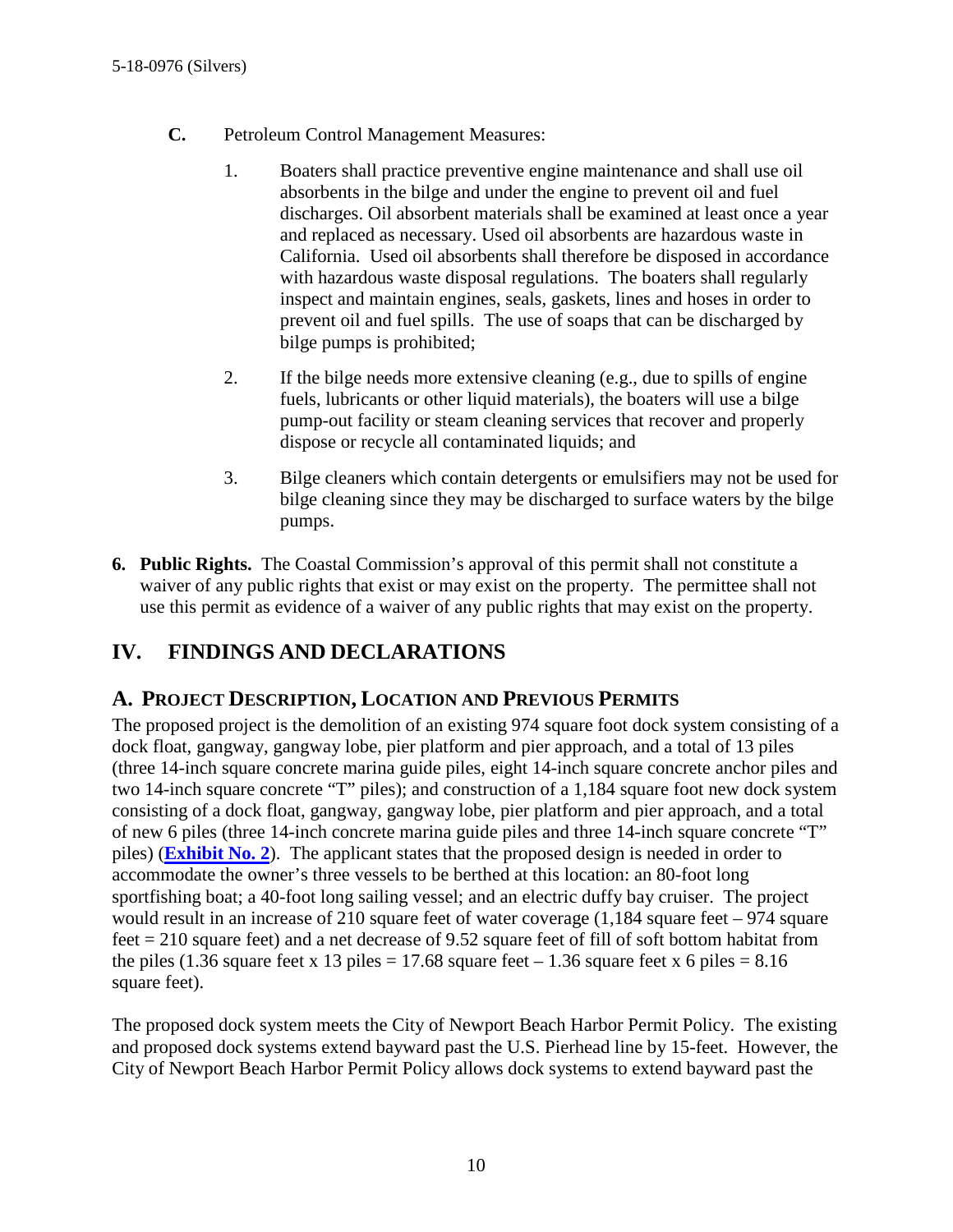U.S. Pierhead Line by 16-feet, and thus the existing and proposed projects adhere to the requirements of the policy.

The subject site is a bulkheaded property fronting Newport Bay located at 1601 E. Bay Avenue in the City of Newport Beach, Orange County (**[Exhibit No. 1](https://documents.coastal.ca.gov/reports/2019/6/F11h/F11h-6-2019-exhibits.pdf)**). Single-family residences and associated private dock systems characterize the subject site and the surrounding area. The State Tidelands bayward of the adjudicated property line are administered by the City of Newport Beach pursuant to a Tidelands Grant (City of Newport Beach Tidelands and Submerged Lands in Newport Bay – Statutes of 919, Chapter 494, Page 1011 and Statutes of 1927, Chapter 70, Page 125). The existing and proposed dock systems are constructed both on and over private property and State Tidelands administered by the City (**[Exhibit No. 2](https://documents.coastal.ca.gov/reports/2019/6/F11h/F11h-6-2019-exhibits.pdf)**).

The City of Newport Beach LCP was effectively certified on January 13, 2017. The proposed project takes place beyond the bulkhead located bayward of the high tide over Newport Bay and is thus within the Commission's original permit jurisdiction. The standard of review for development within the Commission's original permit jurisdiction is Chapter 3 of the Coastal Act, although the City's certified LCP is advisory in nature and may provide guidance.

Previous Commission actions on the subject property consist of the following:

On December 11, 2003, the Commission approved Waiver 5-03-457-W (Allen) for partial demolition, addition and remodel of an existing 3,888 square foot, two-story, single-family residence with a detached two-car garage. On August 12, 2004, the Commission approved De Minimis Waiver 5-04-246-W (Allen) for a lot line adjustment to combine two lots (Lots 1  $\&$  2) into one parcel (Parcel 1). No demolition or construction was proposed. A single-family residence had existed on Parcel 1 and after the lot line adjustment, the parcel was increased to 5,580 square feet.

### <span id="page-10-0"></span>**B. MARINE RESOURCES/WATER QUALITY**

Section 30230 of the Coastal Act, Marine Resources; maintenance, states:

*Marine resources shall be maintained, enhanced, and where feasible, restored. Special protection shall be given to areas and species of special biological or economic significance. Uses of the marine environment shall be carried out in a manner that will sustain the biological productivity of coastal waters and that will maintain healthy populations of all species of marine organisms adequate for long-term commercial, recreational, scientific, and educational purposes.*

Section 30231 of the Coastal Act, Biological productivity, water quality, states:

*The biological productivity and the quality of coastal waters, streams, wetlands, estuaries, and lakes appropriate to maintain optimum populations of marine organisms and for the protection of human health shall be maintained and, where feasible, restored through, among other means, minimizing adverse effects of waste water discharges and entrainment, controlling runoff, preventing depletion of ground water supplies and substantial interference with surface waterflow, encouraging waste water reclamation, maintaining natural vegetation buffer areas that protect riparian habitats, and minimizing alteration of natural streams.*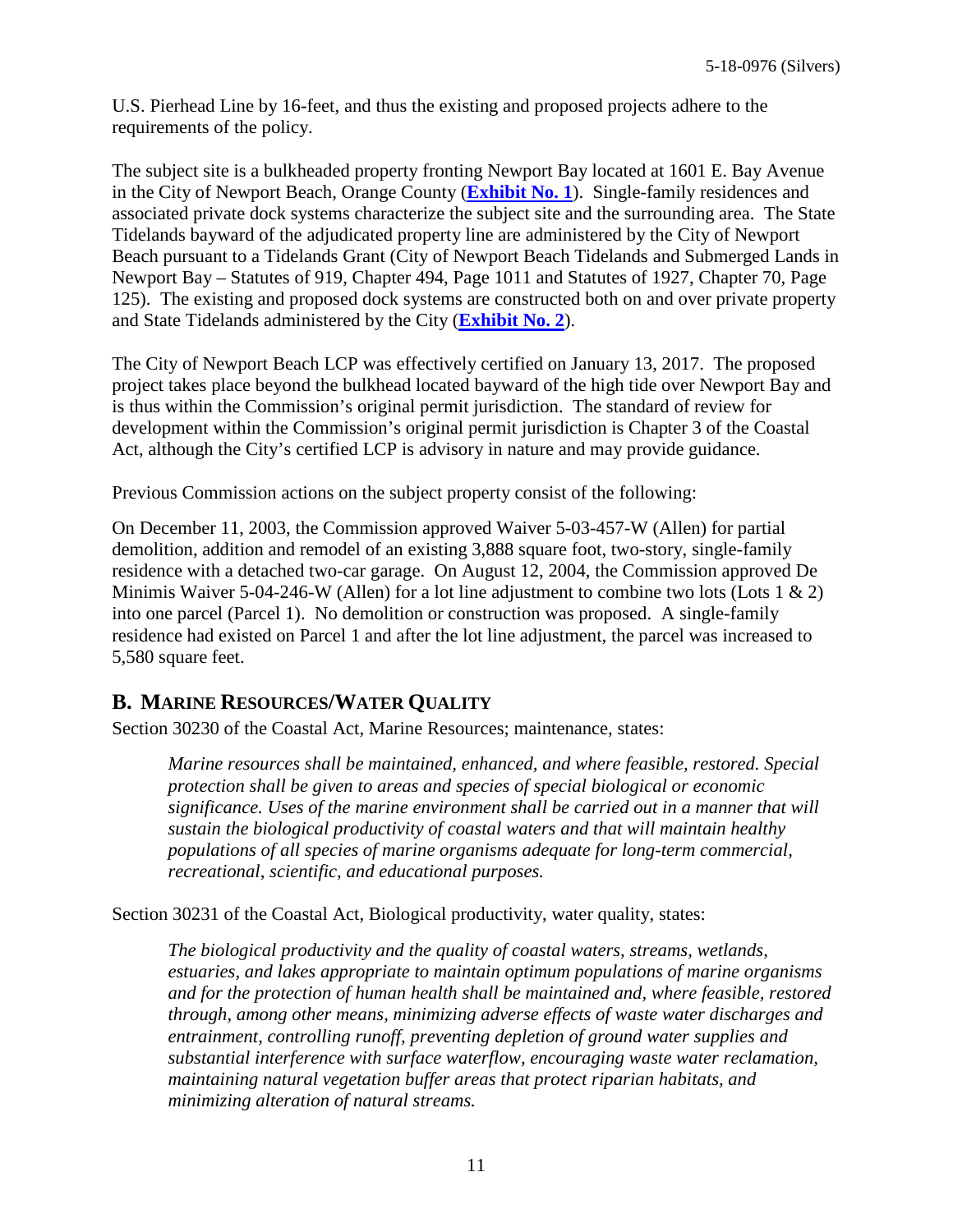Section 30232 of the Coastal Act, Oil and hazardous substance spills, states:

*Protection against the spillage of crude oil, gas, petroleum products, or hazardous substances shall be provided in relation to any development or transportation of such materials. Effective containment and cleanup facilities and procedures shall be provided for accidental spills that do occur.*

Section 30233 of the Coastal Act states in part:

*(a) The diking, filling, or dredging of open coastal waters, wetlands, estuaries, and lakes shall be permitted in accordance with other applicable provisions of this division, where there is no feasible less environmentally damaging alternative, and where feasible mitigation measures have been provided to minimize adverse environmental effects, and shall be limited to the following:*

*(2) Maintaining existing, or restoring previously dredged, depths in existing navigational channels, turning basins, vessel berthing and mooring areas, and boat launch areas.*

*(3) In open coastal waters, other than wetlands, including streams, estuaries, and lakes, new or expanded boating facilities and the placement of structural pilings for public recreational piers that provide public access and recreational opportunities.*

*(6) Restoration purposes.*

Section 30250 of the Coastal Act states in part:

*(a)New residential…development…shall be located…where it will not have significant adverse effects, either individually or cumulatively, on coastal resources….*

Coastal Land Use Plan, Eelgrass Meadows, Policy 4.1.4-4 states,

*Provide for the protection of eelgrass meadows and mitigation of impacts to eelgrass meadows in a comprehensive harbor area management plan for Newport Bay.*

Coastal Land Use Plan, Eelgrass Meadows, Policy 4.1.4-5 states,

*Where applicable require eelgrass and Caulerpa taxifolia surveys to be conducted as a condition of City approval for projects in Newport Bay in accordance with operative protocols of the Southern California Eelgrass Mitigation Policy and Caulerpa taxifolia Survey protocols.*

Coastal Land Use Plan, Dredging, Diking and Filling, Policy 4.2.3-1 states,

*Permit the diking, filling, or dredging of open coastal waters, wetlands, estuaries, and lakes in accordance with other applicable provisions of the LCP, where there is no feasible less environmentally damaging alternative, and where feasible mitigation measures have been provided to minimize adverse environmental effects and limited to the following:*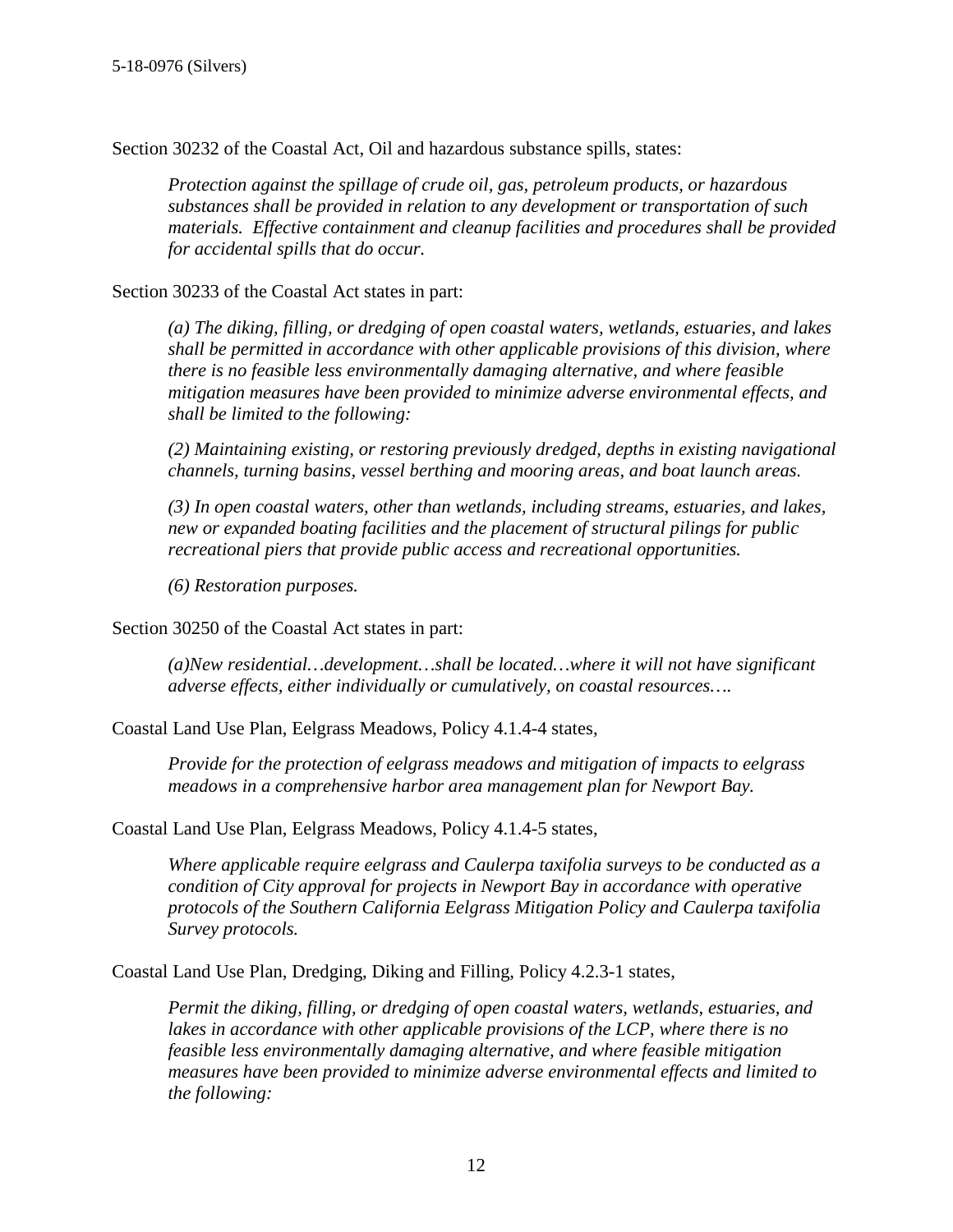- *A. Construction or expansion of port/marine facilities.*
- *B. Construction or expansion of coastal-dependent industrial facilities, including commercial fishing facilities, and commercial ferry facilities*.
- *C. In open coastal waters, other than wetlands, including estuaries and streams, new or expanded boating facilities, including slips, access ramps, piers, marinas, recreational boating, launching ramps, and pleasure ferries, and the placement of structural pilings for public recreational piers that provide public access and recreational opportunities.*
- *D. Maintenance of existing and restoration of previously dredged depths in navigational channels, turning basins, vessel berthing, anchorage, and mooring areas, and boat launching ramps. The most recently updated U.S. Army Corps of Engineers maps shall be used to establish existing Newport Bay depths.*
- *E. Incidental public service purposes which temporarily impact the resources of the area, such as burying cables and pipes, inspection of piers, and maintenance of existing intake and outfall lines.*
- *F. Sand extraction for restoring beaches, except in environmentally sensitive areas.*
- *G. Restoration purposes.*
- *H. Nature study, aquaculture, or similar resource-dependent activities.*
- *I. In the Upper Newport Bay Marine Park, permit dredging, diking, or filling only for the purposes of wetland restoration, nature study, or to enhance the habitat values of environmentally sensitive areas.*

Coastal Land Use Plan, Dredging, Diking and Filling, Policy 4.2.3-2 states,

*Continue to permit recreational docks and piers as an allowable use within intertidal areas in Newport Harbor.*

Coastal Land Use Plan, Dredging, Eelgrass Protection and Restoration, Policy 4.2.5-1 states,

*Avoid impacts to eelgrass (Zostera marina) to the greatest extent possible. Mitigate*  losses of eelgrass at a 1.2 to 1 mitigation ratio and in accordance with the Southern *California Eelgrass Mitigation Policy. Encourage the restoration of eelgrass throughout Newport Harbor where feasible.*

Coastal Land Use Plan, TMDLs, Policy 4.3.1-8 states,

*Protection against the spillage of crude oil, gas, petroleum products, or hazardous substances shall be provided in relation to any development or transportation of such materials. Effective containment and cleanup facilities and procedures shall be provided for accidental spills that do occur.*

Coastal Land Use Plan, NPDES, Policy 4.3.2-1 states,

*Promote pollution prevention and elimination methods that minimize the introduction of pollutants into coastal waters, as well as the generation and impacts of dry weather and polluted runoff.*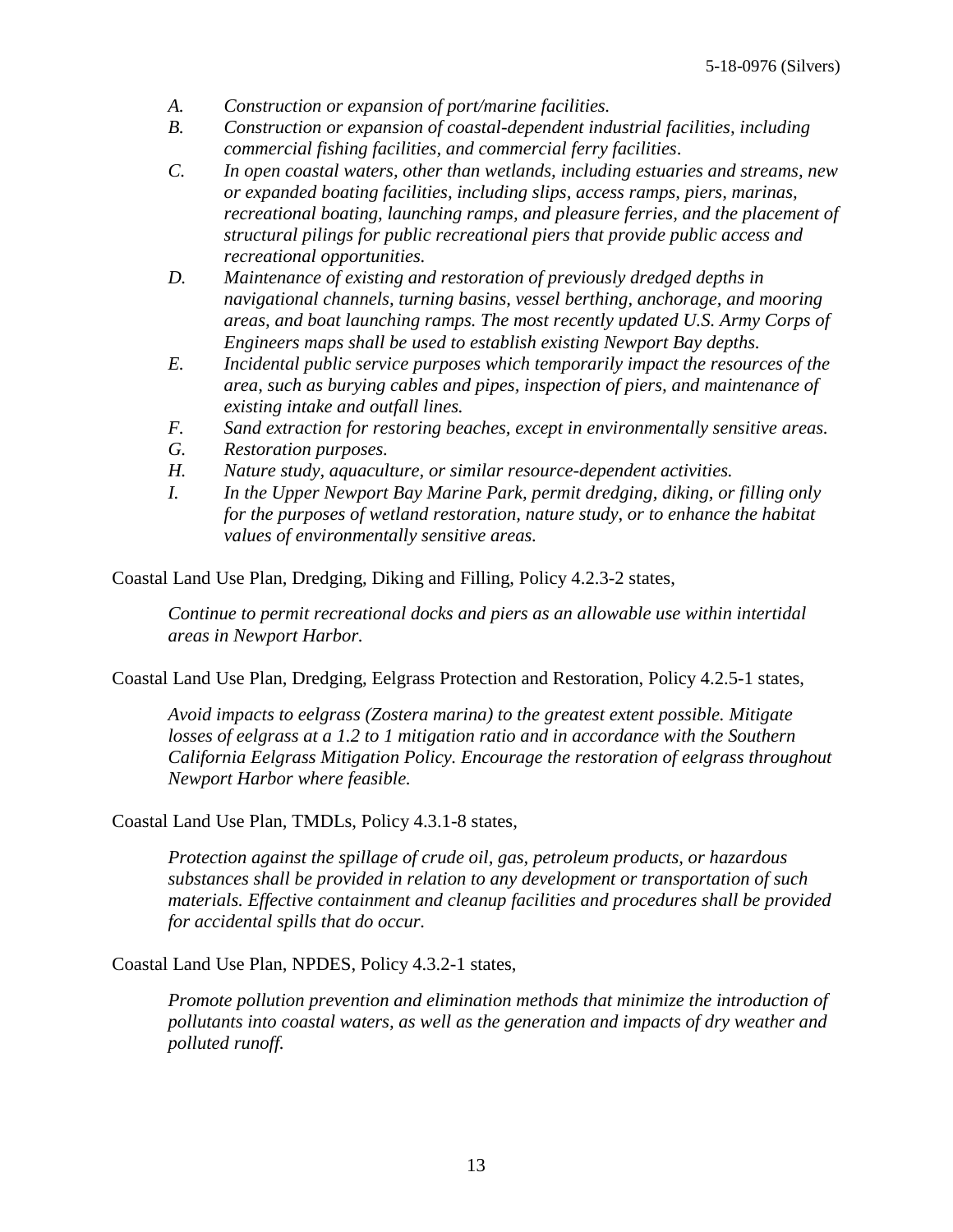Coastal Land Use Plan, NPDES, Policy 4.3.2-6 states,

*Implement and improve upon best management practices (BMPs) for residences, businesses, new development and significant redevelopment, and City operations.*

Coastal Land Use Plan, NPDES, Policy 4.3.2-7 states,

*Incorporate BMPs into the project design in the following progression: Site Design BMPs. Source Control BMPs. Treatment Control BMPs. Include site design and source control BMPs in all developments. When the combination of site design and source control BMPs are not sufficient to protect water quality as required by the LCP or Coastal Act, structural treatment BMPs will be implemented along with site design and source control measures.*

Coastal Land Use Plan, NPDES, Policy 4.3.2-22 states,

*Require beachfront and waterfront development to incorporate BMPs designed to prevent or minimize polluted runoff to beach and coastal waters.*

#### **Marine Resources/Biological Productivity**

Coastal Act Sections 30230 and 30231 require protection of marine resources and, where feasible, the restoration of marine resources, as well as the maintenance of the biological productivity of coastal waters. The City's certified LCP also includes a number of similar policies that protect the biological resources in coastal waters, such as Coastal Land Use Plan (CLUP) Policy 4.1.1-4 requiring protection of eelgrass and CLUP Policy 4.3.2-1 requiring the promotion of pollution prevention and elimination methods that minimize the introduction of pollutants into coastal waters.

The biological productivity of coastal waters is highly dependent on sunlight for photosynthesis by lower order green algae, phytoplankton, and diatoms that form the basis of the marine food chain. In addition to reduced sunlight and decreases in biological productivity of coastal waters, increased coverage of coastal waters is a significant concern since it also impedes avian foraging activities. Larger dock structures decrease foraging habitat for sight foraging marine birds, such as the State and federally listed California brown pelican found throughout Newport Harbor. Although the coverage of bay surface area habitat associated with any one project may not seem significant, the cumulative effect of allowing unnecessarily large dock structures and resulting increases in water coverage throughout Newport Bay could be significant. It should be noted that there are hundreds of private residential docks in Newport Harbor. If each were permitted to increase the amount of fill and water coverage beyond that which is consistent with the Coastal Act, the cumulative effect would be a significant loss of coastal waters and soft bottom habitat.

#### *Eelgrass (Zostera Marina)* **and Shading Impacts**

Eelgrass is a marine flowering plant that grows in soft sediments within coastal bays and estuaries. Eelgrass canopies consist of shoots and leaves approximately 1 to 3 feet long that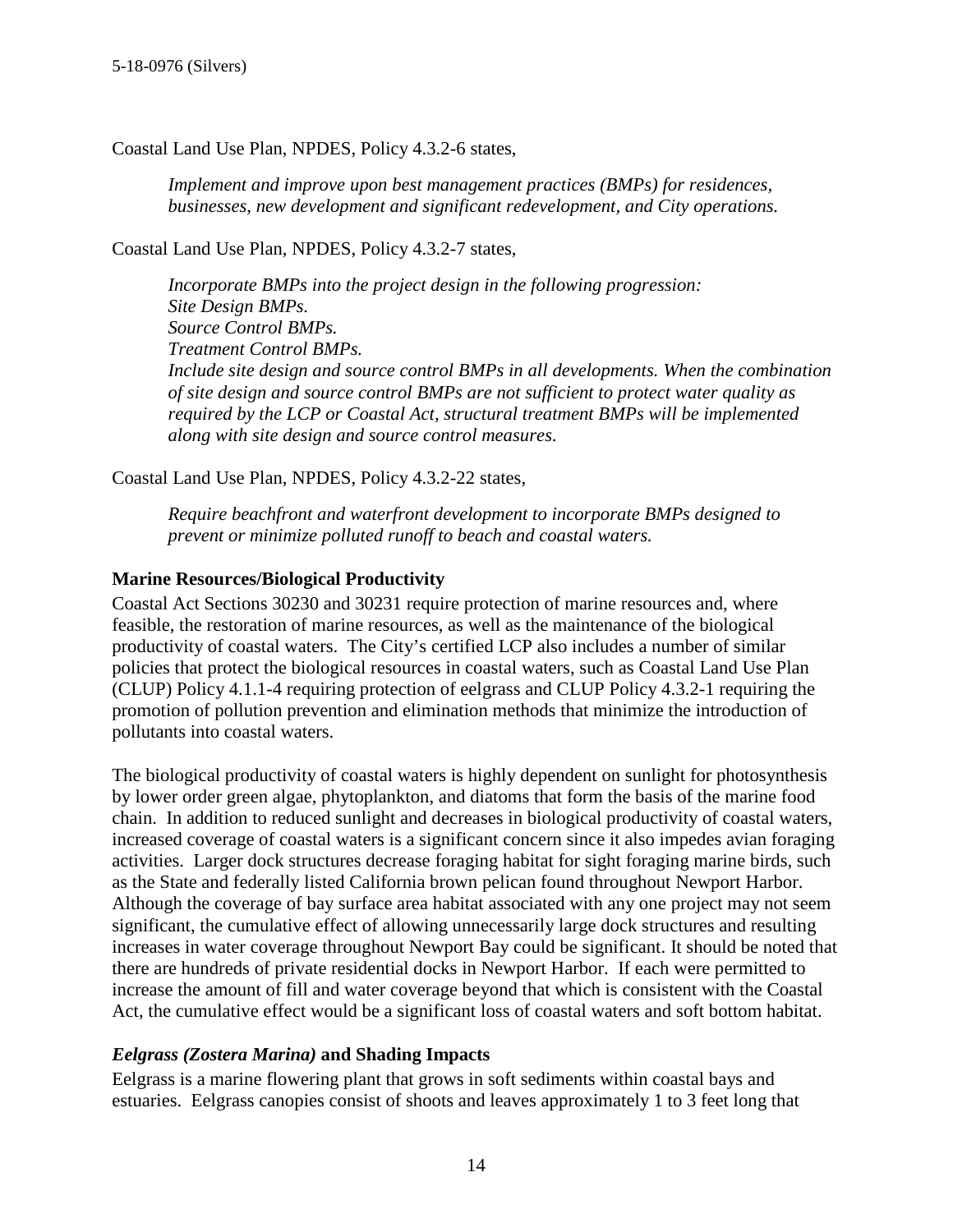typically attract marine invertebrates and fish species. Under normal circumstances, a diverse community of benthic organisms (e.g. clams, crabs, and worms) live within the soft sediments that cover eelgrass root and rhizome mass systems. Eelgrass beds also function as a nursery for many juvenile fishes – including species of commercial and/or sporting value such as California halibut and corbina. Eelgrass beds are also important foraging areas for piscivouous seabirds that seek baitfish attracted to eelgrass cover. Eelgrass is also an important ecological contributor to the detrital (decaying organic material) food web of bays and estuaries as the decaying plant material is consumed by many benthic invertebrates and converted to primary nutrients by bacteria.

The existing dock system on this site consists of 974 square feet and the proposed dock system consists of 1,184 square feet. The proposed dock system would result in an increase of 210 square feet of increased water coverage (**[Exhibit No. 2](https://documents.coastal.ca.gov/reports/2019/6/F11h/F11h-6-2019-exhibits.pdf)**). In addition, eelgrass (*Zostera marina*) was discovered at the project site, and the proposed project will result in shading impacts to approximately 50 square feet of eelgrass located underneath the proposed headwalk and gangway **[\(Exhibit No. 5\)](https://documents.coastal.ca.gov/reports/2019/6/F11h/F11h-6-2019-exhibits.pdf)**. As discussed above, increased water coverage in this area would likely impact the biological productivity of the area, such as reducing the ability of the sun to engage in photosynthesis, reducing water area for avian foraging opportunities, and impacting the growth of eelgrass by reducing the amount of sunlight.

The City of Newport Beach Harbor Resources Division has developed Harbor Design Criteria Guidelines and Standards (**[Exhibit No. 3](https://documents.coastal.ca.gov/reports/2019/6/F11h/F11h-6-2019-exhibits.pdf)**) that provide criteria for designing dock systems in a way that minimizes water coverage while providing for a usable dock. Though not certified by the Coastal Commission, the City's Design Criteria provide evidence that it is possible to redesign the proposed dock in a manner that would result in less water coverage and shading impacts to eelgrass. The Commission has in previous actions required new docks minimize water coverage and reduce shading impacts, by designing to the minimum standards of the Harbor Design Criteria Guidelines and Standards (i.e., CDP No. 5-12-313-(Prend), CDP No. 5-13-046- (Van Tuyl) and CDP No. 5-14-0580-(Werner Family Trust)). In general, the Design Criteria provide minimum finger widths of residential docks depending on the length of the berth (finger). In this case, the applicant is proposing an eastern 60-foot long float finger with an 8 foot width; however the minimum width expressed in the Design Criteria is 5-feet. Additionally, the applicant is proposing a 7-foot wide headwalk; however, the minimum width is 6-feet (**[Exhibit No. 4](https://documents.coastal.ca.gov/reports/2019/6/F11h/F11h-6-2019-exhibits.pdf)**).

The Harbor Design Criteria Guidelines do include a statement saying that finger widths larger than the minimum may be necessary for specific site conditions (**[Exhibit No.](https://documents.coastal.ca.gov/reports/2019/6/F11h/F11h-6-2019-exhibits.pdf) 3**). In addition, the applicant has contacted the City of Newport Beach and they have stated that the purpose of the guidelines were to provide minimum dimensions, and not to be considered absolute (**[Exhibit No.](https://documents.coastal.ca.gov/reports/2019/6/F11h/F11h-6-2019-exhibits.pdf)  [6](https://documents.coastal.ca.gov/reports/2019/6/F11h/F11h-6-2019-exhibits.pdf)**). Lastly, the applicant provided a letter from their consultants, PMA Consulting dated February 13, 2019, stating that the widths of the proposed fingers are based on their ability to resist forces induced by the berthed boats: "*The width of the fingers is in direct correlation with their flexural capacity to resist lateral forces induces by the boats berthing on them, due to the Total Environmental Load which consists of Wind + Wave + Current Loads*." (**[Exhibit No. 7](https://documents.coastal.ca.gov/reports/2019/6/F11h/F11h-6-2019-exhibits.pdf)**). While the applicant has indicated and shown that the proposed widths that are larger than the minimum are allowed under the guidelines and are needed to berth the applicant's boats, that does not change the fact that the proposed project would result in adverse impacts to biological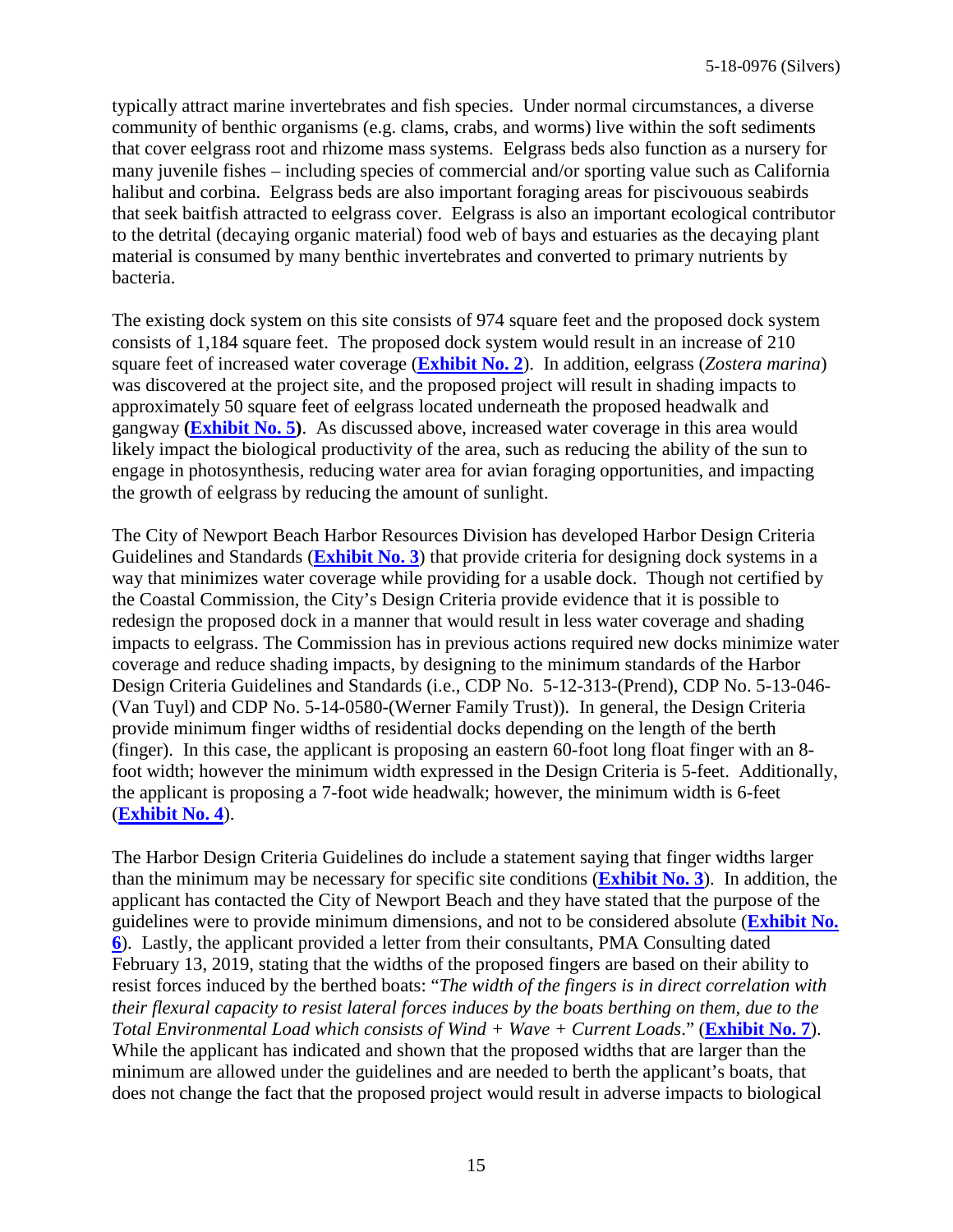#### 5-18-0976 (Silvers)

productivity by increasing water coverage and shading eelgrass. By reducing the water coverage as conditioned, adverse impacts to biological resources would be avoided.

Commission staff has attempted to work with the applicant to develop a project that avoids resource impacts, but the applicant has stated via a letter from the agent dated February 13, 2019 that the design cannot be revised since it is needed to berth his three vessels. In order to mitigate the adverse impacts to eelgrass, the applicant has stated that because of the proliferation of eelgrass in Newport Harbor, that instead of mitigation for the impacts to eelgrass, the owner proposes two years of monitoring surveys to evaluate the impacts. However the proposed two years of monitoring is not adequate to identify the potential long term adverse impacts to eelgrass from the increased water coverage. Eelgrass may take more than two years to grow and may take more than two years to shrink in size based on effects beyond the applicant's control and beyond the scope of a potential two year monitoring plan. Coastal Act policies require that impacts be avoided if possible (similar priorities are expressed in the City's certified LCP and in the California Eelgrass Mitigation Policy). Therefore, only as conditioned, will the project avoid adverse impacts to biological resources.

If the proposed project adhered to the minimum standards of the Harbor Design Criteria Guidelines and Standards, the proposed dock system could be reduced to a 966 square foot dock system, a reduction of approximately 8 square feet from the existing dock system (974 square feet) and a reduction of approximately 218 square feet from the proposed dock system (1,184 square feet) and result in less water coverage. As a result of a larger dock structure, there would be cumulative impacts to biological productivity of coastal waters resulting from increased water coverage, increased shading of soft bottom habitat, habitat displacement, decreases in foraging habitat for sight foraging marine birds and shading impacts to eelgrass. Those impacts can be reduced by adhering to the minimum standards of the Harbor Design Criteria Guidelines and Standards.

The Harbor Design Criteria Guidelines and Standards (**[Exhibit No. 3](https://documents.coastal.ca.gov/reports/2019/6/F11h/F11h-6-2019-exhibits.pdf)**) includes language regarding Americans with Disabilities Act (ADA) stating that the minimum width of travel along fingers, including main and headwalks is 5-feet. The proposed 50-foot long x 5-foot wide western finger would meet this minimum and as conditioned, the eastern finger and the headwalk would also meet this minimum and provide for ADA access (**[Exhibit No. 4](https://documents.coastal.ca.gov/reports/2019/6/F11h/F11h-6-2019-exhibits.pdf)**). Thus, as conditioned, ADA access would be provided on the proposed dock float.

Therefore, the Commission imposes **Special Condition No. 1** to revise the project plans to adhere to the minimum standards of the Harbor Design Criteria Guidelines and Standards and to avoid impacts to eelgrass. In addition, the eelgrass survey that determined that eelgrass was located at the project site took place on August 3, 2018; however, eelgrass surveys completed during the active growth phase of eelgrass (March through October) are valid for 60-days with the exception of surveys completed between August and October. A survey completed between August-October is valid until the resumption of active growth (i.e., March 1). The project is agendized for the June 2019 Coastal Commission Hearing, so the existing eelgrass survey is no longer valid. Therefore, the Commission imposes **Special Condition No. 2**, which requires a new eelgrass survey and identifies the procedures necessary to be completed prior to beginning construction, in case the new survey also expires prior to commencement of construction. In addition, the special condition identifies post-construction eelgrass procedures. These conditions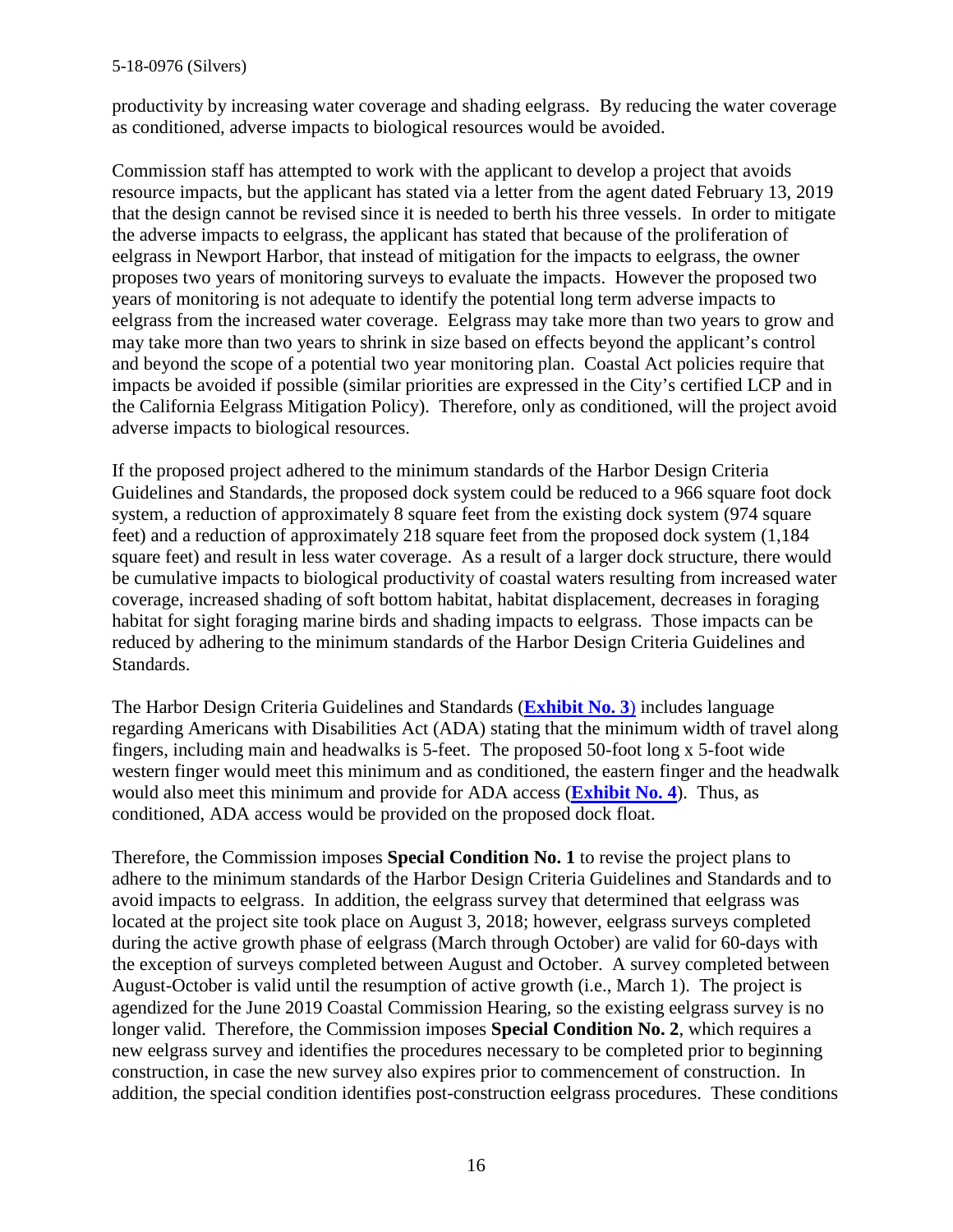will ensure that should impacts to eelgrass occur (though none are expected as conditioned), the impacts will be identified and appropriate mitigation required. Therefore, as conditioned, the Commission finds that the proposed development will not result in significant impacts to eelgrass.

#### *Caulerpa Taxifolia*

In 1999, a non-native and invasive aquatic plant species, *Caulerpa Taxifolia*, was discovered in parts of Huntington Harbor, while none has been discovered in Newport Bay. *Caulerpa Taxifolia* is a type of seaweed which has been identified as a threat to California's coastal marine environment because it has the ability to displace native aquatic plant species and habitats. Information available from the National Marine Fisheries Service indicates that *Caulerpa Taxifolia* can grow in large monotypic stands within which no native aquatic plant species can co-exist. Therefore, native seaweeds, seagrasses, and kelp forests can be displaced by the invasive *Caulerpa Taxifolia*. This displacement of native aquatic plant species can adversely impact marine biodiversity with associated impacts upon fishing, recreational diving, and tourism. *Caulerpa Taxifolia* is known to grow on rock, sand, or mud substrates in both shallow and deep water areas. Since eelgrass grows within the general project vicinity, *Caulerpa Taxifolia*, if present, could displace eelgrass in the channels.

A pre-construction *Caulerpa Taxifolia* survey was completed on August 3, 2018, as required by the City of Newport Beach Harbor Resources Division, and none was found. However, *Caulerpa Taxifolia* surveys are valid for 90 days. The project is agendized for the June 2019 Coastal Commission Hearing and by this time the *Caulerpa Taxifolia* survey would not be valid since 90-days have passed since the survey was completed. Thus, an up-to-date *Caulerpa Taxifolia* survey must be conducted prior to commencement of the project. In order to assure that the proposed project does not cause the dispersal of *Caulerpa Taxilfolia*, the Commission imposes **Special Condition No. 3**, which requires the applicant, prior to commencement of development, to survey the project area for the presence of *Caulerpa Taxilfolia*. If *Caulerpa Taxilfolia* is present in the project area, no work may commence and the applicant shall seek an amendment or a new permit to address impacts related to the presence of the *Caulerpa Taxilfolia*, unless the Executive Director determines that no amendment or new permit is legally required.

#### **Construction and Post-Construction Impacts**

The proposed work will be occurring on, over and within coastal waters. The storage or placement of construction material, debris, or waste in a location where it could be discharged into coastal waters would result in an adverse effect on the marine environment. The proposed project includes measures to help assure protection of coastal waters and marine resources during construction. Measures proposed include: floating debris shall be removed from the water and disposed of properly, all construction activities shall occur within the designated project footprint, and silt curtains shall be used during pile replacement.

To assure that all impacts to water quality are minimized, however, and to reduce the potential for construction related impacts on water quality, the Commission imposes **Special Condition No. 4**, which requires, but is not limited to, appropriate storage and handling of construction equipment and materials to minimize the potential of pollutants to enter coastal waters. To reduce the potential for post-construction impacts to water quality, the Commission imposes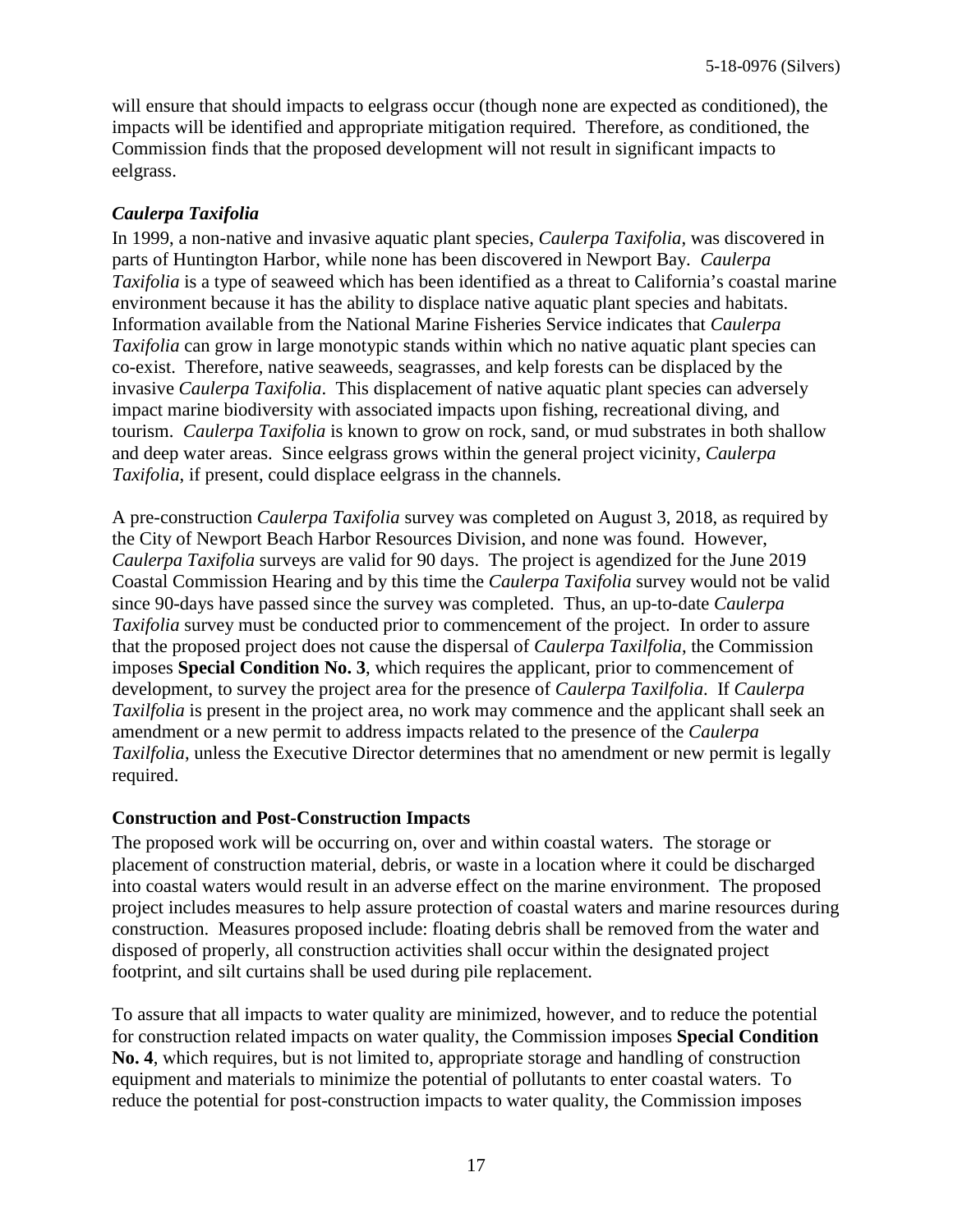**Special Condition No. 5**, which requires the continued use and maintenance of post construction BMPs. As conditioned, the Commission finds that the development conforms to Sections 30230 and 30231 of the Coastal Act.

#### **Fill of Coastal Waters**

Coastal Act Section 30233 limits the allowable fill of open coastal waters, wetlands, estuaries to certain uses only, including "new or expanded boating facilities." However, fill for boating facilities is only allowed *where there is no feasible less environmentally damaging alternative, and where feasible mitigation measures have been provided to minimize adverse environmental effects.* The project includes removal of 13 piles and installation of six (6) new piles in coastal waters of Newport Bay, which will result in fill of open coastal waters. The piles will support the proposed pier platform, pier, and dock float, and, therefore, this associated fill would be consistent with Section 30233(a)(3) of the Coastal Act, as it is for a boating-related use. The proposed project would not result in any *additional* fill as the project actually results in 9.52 square feet of less net fill because the project proposes to remove 13 piles (three 14-inch square concrete marina guide piles, eight 14-inch square concrete anchor piles and two 14-inch square concrete "T" piles) that results in 17.68 square feet of fill and install only 6 new piles (three 14 inch concrete marina guide piles and three 14-inch square concrete "T" piles) that results in 8.16 square feet of fill.

Therefore, the project will significantly reduce the amount of fill of coastal waters. However, the proposed expansion of the dock systems square footage results in an increase of water coverage, which, as discussed above, could be significantly reduced by designing the proposed dock system according to the minimum standards of the City of Newport Beach Harbor Resources Division Harbor Design Criteria Guidelines and Standard. With the imposition of **Special Condition 1**, however, the project will be the least environmentally damaging alternative and water coverage will be significantly reduced, thus ensuring that environmental effects of the proposed project will be minimized.

#### **CONCLUSION**

Thus, as conditioned, the Commission finds that the proposed project is consistent with the City's certified LCP and Sections 30230, 30231, 30232, 30233 and 30250 of the Coastal Act with regard to maintaining and enhancing the biological productivity and the water quality.

## <span id="page-17-0"></span>**C. PUBLIC ACCESS AND RECREATION**

Section 30210 of the Coastal Act, Access; recreational opportunities; states:

*In carrying out the requirement of Section 4 of Article X of the California Constitution, maximum access, which shall be conspicuously posted, and recreational opportunities shall be provided for all the people consistent with public safety needs and the need to protect public rights, rights of private property owners, and natural resource areas from overuse.*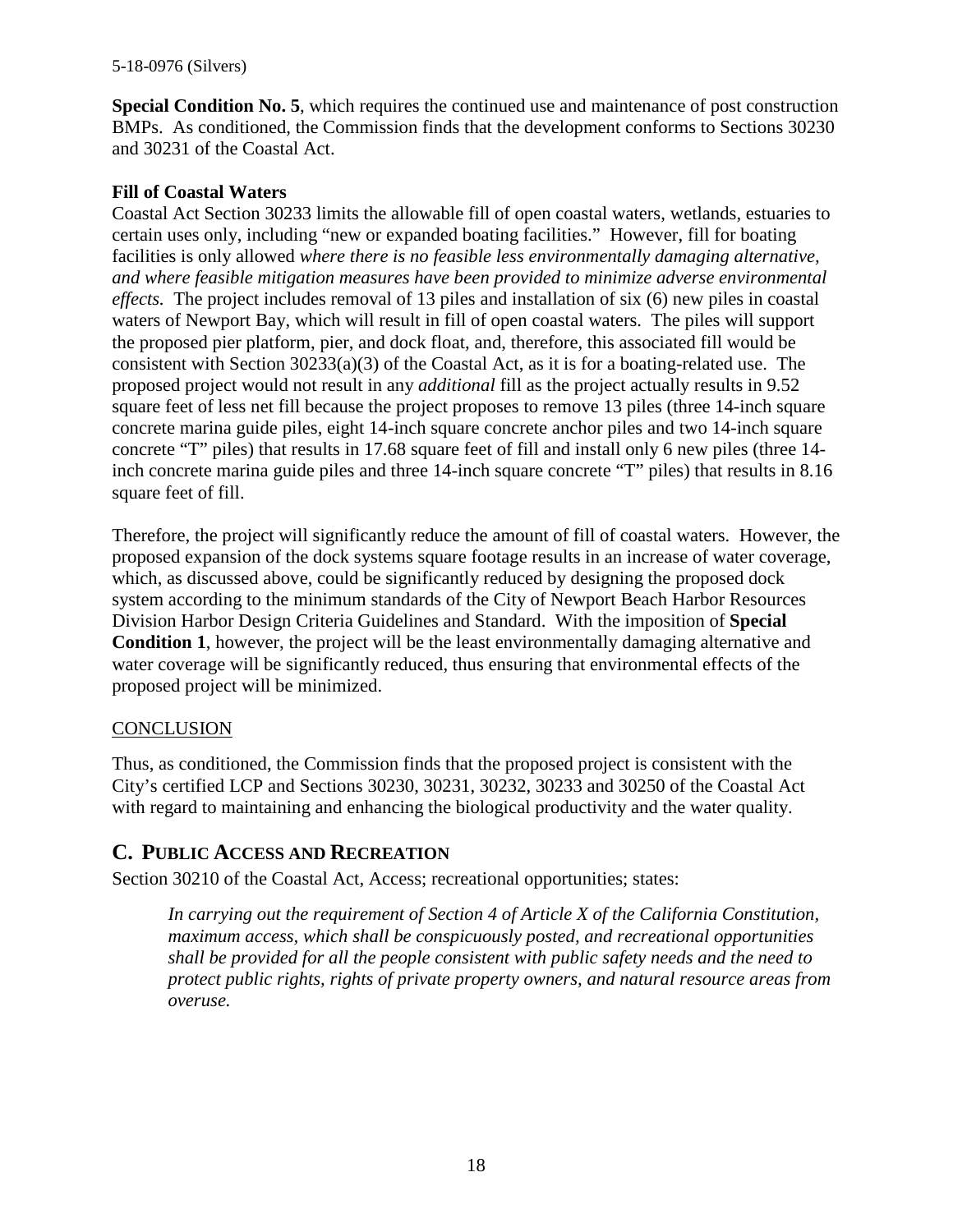Section 30211 of the Coastal Act, Development not to interfere with access, states:

*Development shall not interfere with the public's right of access to the sea where acquired through use or legislative authorization, including, but not limited to, the use of dry sand and rocky coastal beaches to the first line of terrestrial vegetation.* 

Section 30212 of the Coastal Act, New development projects (in part), states:

*(a) Public access from the nearest public roadway to the shoreline and along the coast shall be provided in new development projects except where: (1) it is inconsistent with public safety, military security needs, or the protection of fragile coastal resources, (2) adequate access exists nearby, or, (3) agriculture would be adversely affected. Dedicated accessway shall not be required to be opened to public use until a public agency or private association agrees to accept responsibility for maintenance and liability of the accessway.*

Section 30220 of the Coastal Act, Protection of certain water-oriented activities, states:

*Coastal areas suited for water-oriented recreational activities that cannot readily be provided at inland water areas shall be protected for such uses.*

Section 30221 of the Coastal Act, Oceanfront land; protection for recreational use and development, states:

*Oceanfront land suitable for recreational use shall be protected for recreational use and development unless present and foreseeable future demand for public or commercial recreational activities that could be accommodated on the property is already adequately provided for in the area.*

Coastal Land Use Plan Policy, Shoreline Access, 3.1.1-1 states,

*Protect, and where feasible, expand and enhance public access to and along the shoreline and to beaches, coastal waters, tidelands, coastal parks, and trails.*

Coastal Land Use Plan Policy, Shoreline Access, 3.1.1-9 states,

*Protect, expand, and enhance a system of public coastal access that achieves the following:*

*Maximizes public access to and along the shoreline;*

Coastal Land Use Plan Policy, Shoreline Access, 3.1.1-11 states,

*Require new development to minimize impacts to public access to and along the shoreline.*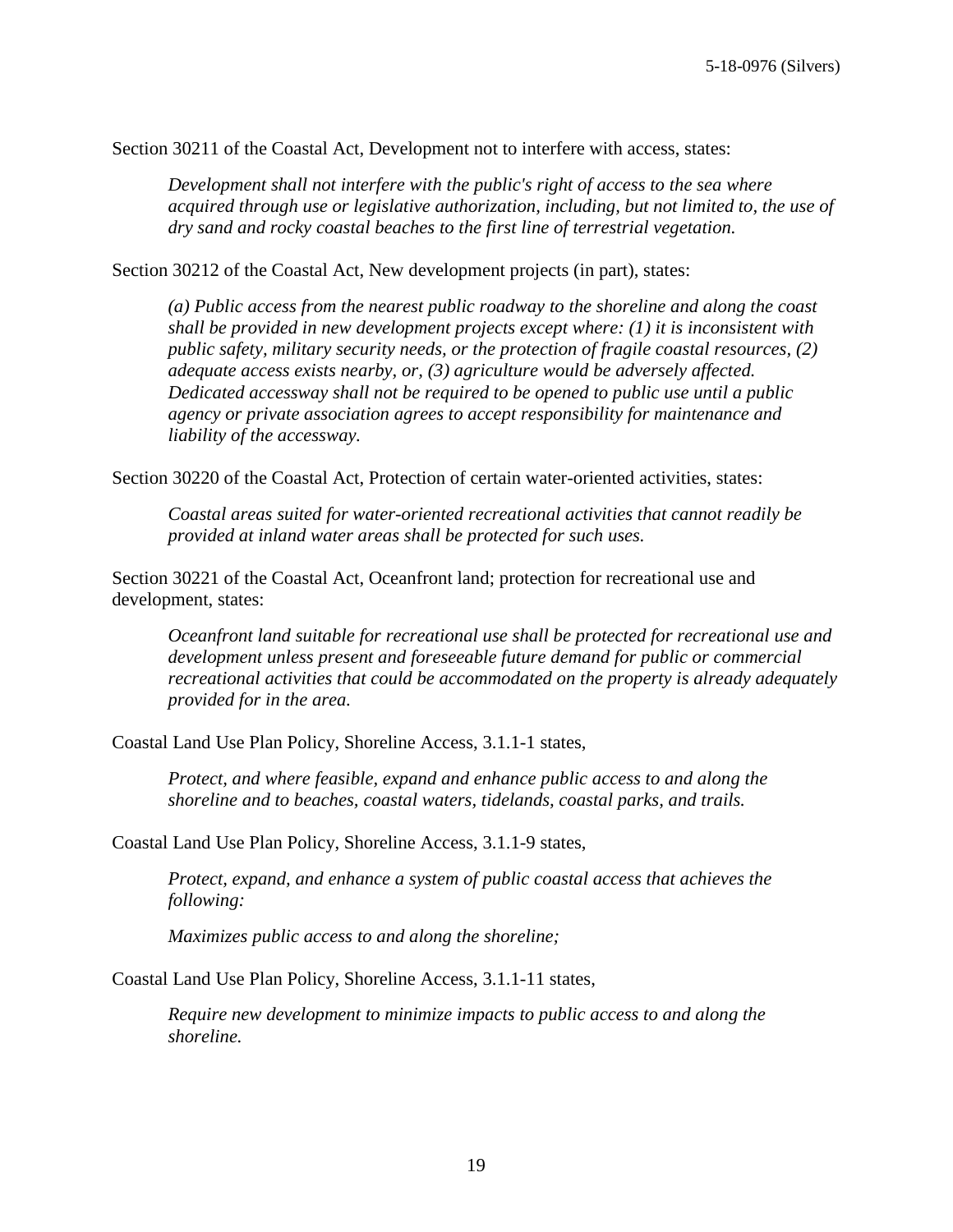Coastal Land Use Plan Policy, Bay/Harbor Encroachments, 3.1.4-3 states,

*Design and site piers, including remodels of and additions to existing piers so as not to obstruct public lateral access and to minimize impacts to coastal views and coastal resources.*

Implementation Plan, Development Standards, Harbor Development Regulations, 21.30C.050(G) states,

*G. Piers.*

*1. Limits on Use. Only piers, floats and patio decks and their appurtenances pursuant to subsection (G)(5) of this section shall be permitted bayward of the bulkhead. 2. Street Ends. No private piers shall be permitted at street ends.*

*3. Setbacks.*

*a. All piers and slips for residential properties shall be set back a minimum of five feet from the prolongation of the property line.*

*b. With the prior approval of the City, piers and slips for commercial properties may extend past the prolongation of the property line.*

*c. The prolongation of the property line bayward of the same bearing from the bulkhead shall generally be used in determining the allowable setbacks for piers and slips. Because there are certain physical conditions which preclude the strict application of this policy without prejudice to adjoining properties, special consideration will be given to areas where precise prolongation of the property line has not been determined and the following conditions exist:*

*i. Where property lines are not approximately perpendicular to the bulkhead line; ii. Where curves or angles exist in the bulkhead line;*

iii. Where bridges, topography, street ends or publicly owned facilities adjoin the *property.*

*d. Setbacks apply to joint ownership piers with the exception that the slips, floats and piers may extend over the common property line.*

*4. Joint Ownership. Permits may be granted for joint ownership piers at the prolongation of common lot lines. The permit for joint ownership piers shall provide that all parties shall have equal rights under the permit and shall be held jointly responsible for compliance with all rules, regulations, and conditions set forth in the permit.*

*5. Patio Decks. Patios are not permitted to extend over the waters of Newport Harbor unless the waters are adjacent to the upland property and outside the areas described in the tidelands trust, and provided the patio complies with the following conditions:*

*a. The maximum projection of patio decks encroachments beyond the bulkhead line shall be limited to five feet.*

*b. The minimum setbacks from the prolongations of the side property lines shall be five feet.*

*c. No float shall be permitted within one foot of the decks.*

*d. No permanent structure shall be permitted on the projecting portion of the patios except:*

*i. Planters and benches not over sixteen (16) inches in height;*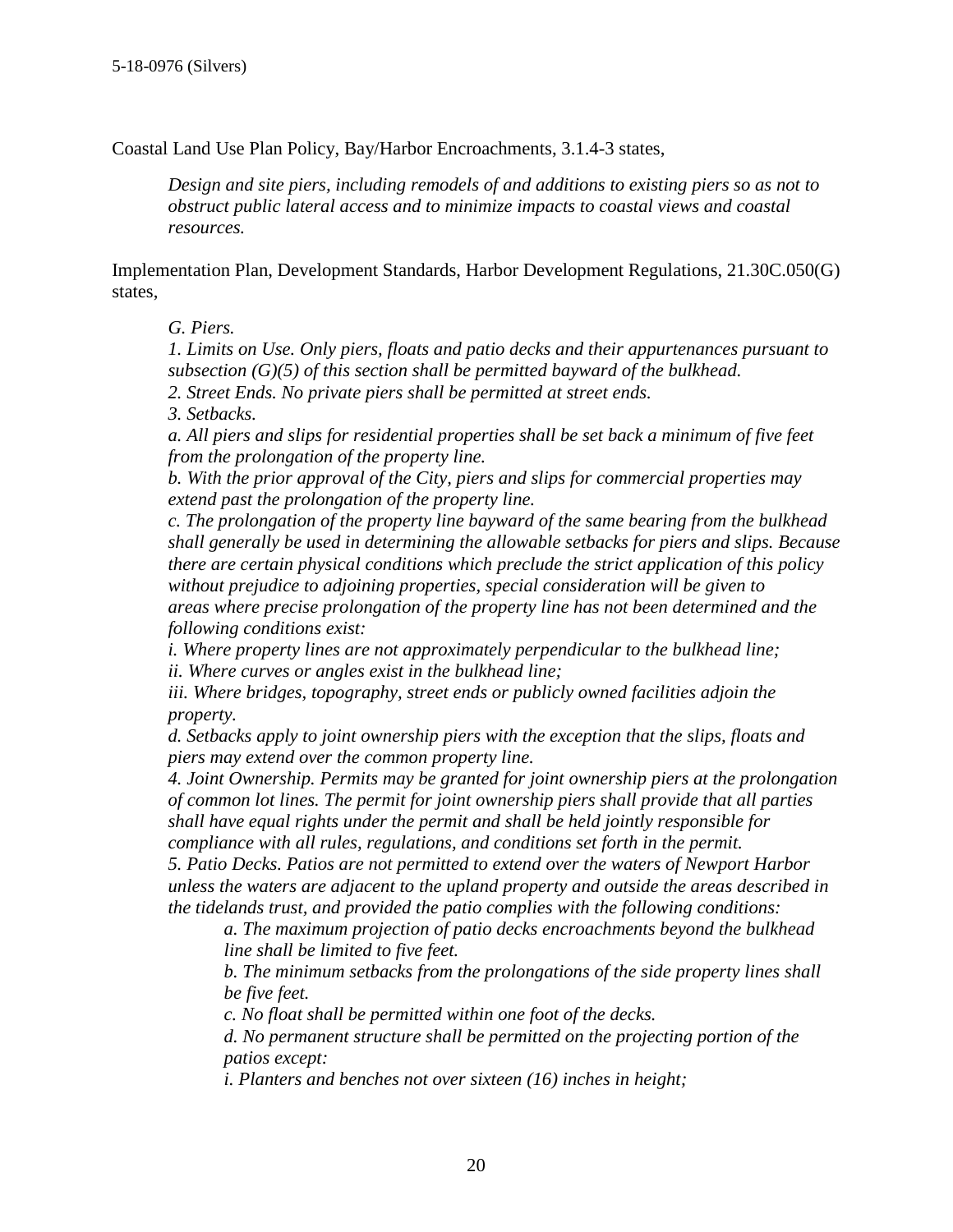*ii. Railings not over forty-two (42) inches in height with approximately ninety-five (95) percent open area.*

*e. A harbor and building permit has been obtained.*

*6. Storage Lockers. Storage lockers and boat boxes may be installed on shore-connected piers and floats subject to the following limitations:*

*a. The overall height shall not exceed thirty (30) inches when located bayward of residential property zones.*

*b. The overall height shall not exceed thirty (30) inches when located bayward of commercial and industrial property zones where the piers and floats are used primarily for the mooring of pleasure boats.*

*c. The overall height shall not exceed sixty (60) inches when located on facilities bayward of commercial and industrial zoned property where the use is not primarily for the mooring of pleasure boats.*

*d. The overall height shall be measured from the deck of the pier or float to the top of the storage locker and overall height to include the enclosed portion of the locker or box.*

Coastal Act Section 30210 and Coastal Act Section 30211 mandate that maximum public access and recreational opportunities be provided, and that development not interfere with the public's right to access the coast. Section 30212(a) of the Coastal Act provides that adequate public access to the sea be provided in new development projects. Additionally, Sections 30220 and 30221 of the Coastal Act protect coastal areas suited for water-oriented recreational activities and oceanfront land for recreational uses. The City's certified LCP also includes a number of similar policies that protect public access, such as Coastal Land Use Plan (CLUP) Policy 3.1.1-1 that requires protection and where feasible the expansion and enhancement of public access and CLUP Policy 3.1.1-11 that requires new development to minimize impacts to public access to and along the shoreline.

The waters of Newport Bay are a very popular recreational boating area. Sandy shoreline areas along the bay are also used for access/recreation. The proposed project includes the removal and replacement of an existing private dock system associated with residential development located over private property and State Tidelands managed by the City. Private docks are an allowable use on State Tidelands and post project, the dock would still remain a private use.

There is no direct public pedestrian access to public tidelands through the private residential lot at the subject site. The State Tidelands administered by the City bayward of the site can be accessed adjacent to the site via the vertical public access point at the end of "H" Street. From every street end along the Balboa Peninsula, the public can access the State Tidelands area seaward of the subject site by watercraft or by swimming to the site. Therefore, the public maintains a right to access the navigable bay waters for navigation and recreational purposes. In order to preserve and maintain access to the Public Trust Tidelands, **Special Condition No. 6** is imposed stating that the approval of a coastal development permit for the project does not waive any public rights or interest that exist or may exist on the property.

#### **CONCLUSION**

Thus, as conditioned, the Commission finds that the proposed project is consistent with the City's certified LCP and Sections 30210, 30211, 30212, 30220, and 30221 of the Coastal Act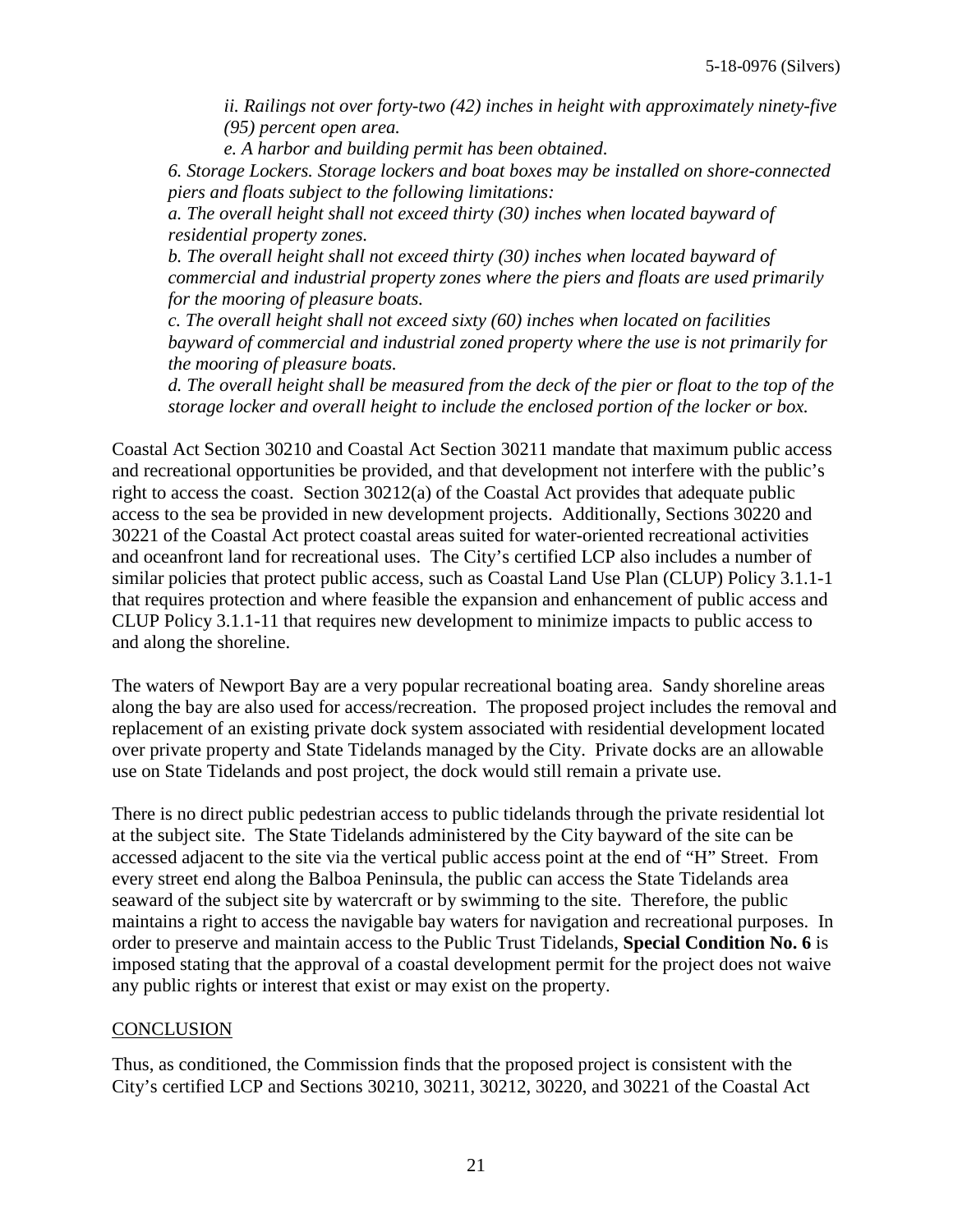with regard to the public's right of access to the sea and not interfere with recreational opportunities on public tidelands and would avoid cumulative impacts.

# <span id="page-21-0"></span>**D. LOCAL COASTAL PROGRAM (LCP)**

On January 13, 2017, the City of Newport Beach Local Coastal Program (LCP) was effectively certified. Development proposed bayward of the property line is located within the Commission's jurisdiction and consequently, the standard of review is the Chapter 3 of the Coastal Act and the certified LCP serves as guidance. As conditioned, the proposed development within the Commission's original jurisdiction consistent with Chapter 3 of the Coastal Act.

## <span id="page-21-1"></span>**E. CALIFORNIA ENVIRONMENTAL QUALITY ACT (CEQA)**

Section 13096 of Title 14 of the California Code of Regulations requires Commission approval of Coastal Development Permit applications to be supported by findings showing the approval, as conditioned, to be consistent with any applicable requirements of the California Environmental Quality Act (CEQA). Section 21080.5(d)(2)(A) of CEQA prohibits a proposed development from being approved if there are feasible alternatives or feasible mitigation measures available which would substantially lessen any significant adverse effect which the activity may have on the environment. The Commission's regulatory program for reviewing and granting CDPs has been certified by the Resources Secretary to be the functional equivalent of CEQA. (14 CCR § 15251(c).)

In this case, the City of Newport Beach (Planning Department and Harbor Resources Division) is the lead agency and the Commission is a responsible agency for the purposes of CEQA. The City of Newport Beach determined that the proposed development is ministerial or categorically exempt from CEQA (Class 1, CEQA Guidelines Sections 15301) on September 6, 2018.

The proposed project is located in an urban area. Infrastructure necessary to serve the project exists in the area. The proposed project has been conditioned in order to be found consistent with the resource protection policies of the Coastal Act. As conditioned, the proposed project has been found consistent with the marine resources, water quality, public access and recreation policies of the Coastal Act.

Therefore, as conditioned, the Commission finds that there are no feasible alternatives or additional feasible mitigation measures available that would substantially lessen any significant adverse effect that the activity may have on the environment. Therefore, the Commission finds that the proposed project, as conditioned to mitigate the identified impacts, is the least environmentally damaging feasible alternative and consistent with the requirements of the Coastal Act and CEQA.